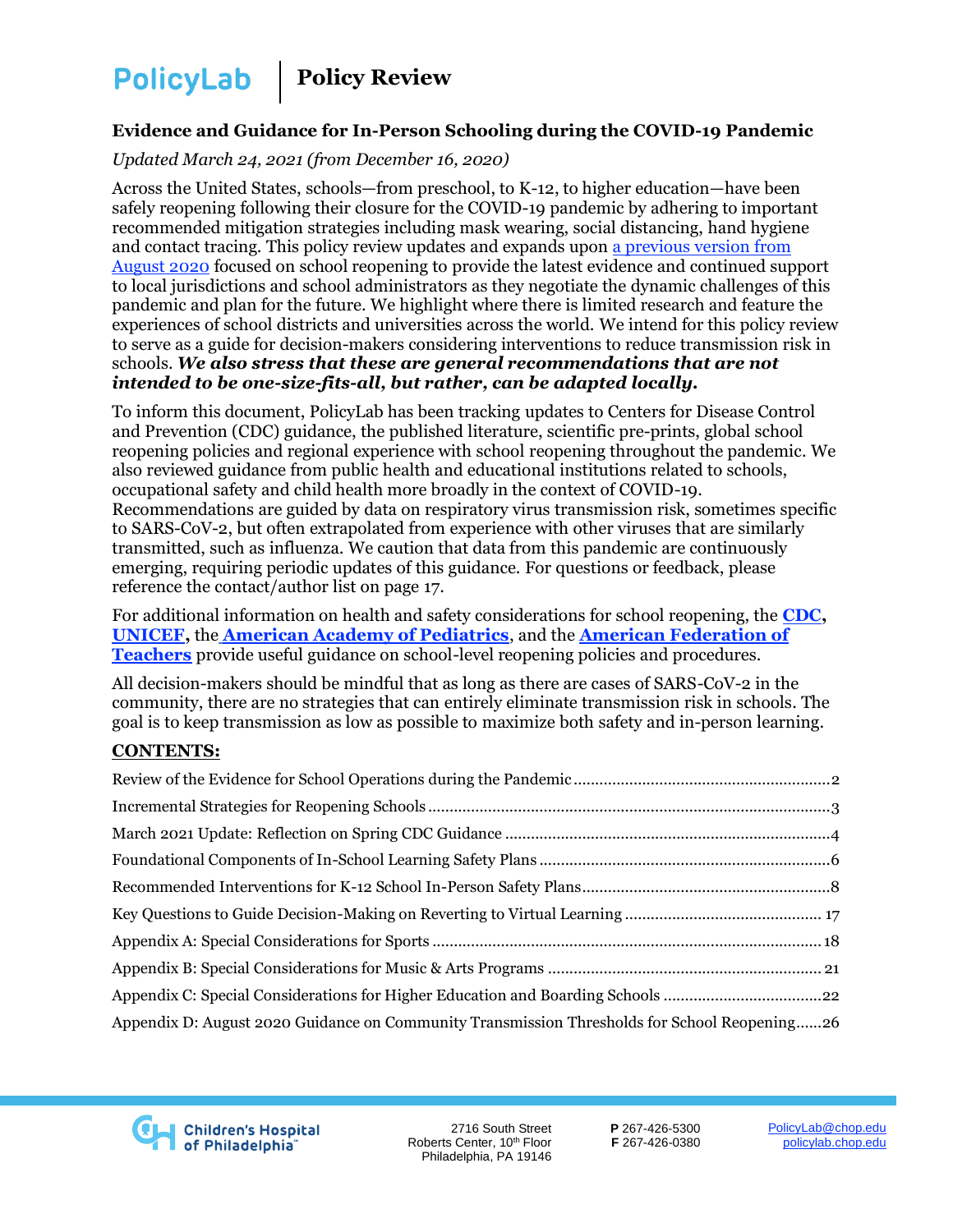#### <span id="page-1-0"></span>**Review of the Evidence for School Operations during the Pandemic**

- **Overall, children and adolescents are at lower risk of serious infection and complications from SARS-CoV-2 than adults.** This includes most children with comorbid medical conditions, such as well-controlled asthma, those receiving immune suppressive therapies (including cancer) and youth with special health care needs. Despite this, the risk of severe illness is not zero. Some infected children have required hospital-level care, including for a rare [inflammatory syndrome](https://emergency.cdc.gov/han/2020/han00432.asp) associated with SARS-CoV-2 that can be severe. Deaths from SARS-CoV-2 in children are rare, accounting for [approximately 266](mailto:https://services.aap.org/en/pages/2019-novel-coronavirus-covid-19-infections/children-and-covid-19-state-level-data-report/) (0.05%) of the nearly 550,000 deaths in the United States (for reference, there are typically between 100-150 pediatric deaths from influenza each year in the U.S.).
- **Although children of all ages can spread COVID-19, young children are relatively inefficient drivers of transmission, compared to [older teens](https://wwwnc.cdc.gov/eid/article/26/10/20-1315_article)**, who **appear to have transmission risks similar to those of adults.** Youth who contract SARS-CoV-2 often have minimal to no symptoms. Transmission from an asymptomatic child to other members of their household has been reported, but has been only rarely documented to occur in early childhood education or school settings.
- **Strong school safety plans can, and have, mitigated risk for transmission, even within communities with higher transmission. March 2021 update:**  [Emerging evidence](https://pediatrics.aappublications.org/content/pediatrics/early/2021/01/06/peds.2020-048090.full.pdf) over the fall and winter from schools with strong safety protocols revealed minimal secondary transmission among students, even when spaced closer than 6 feet, in the presence of [good masking protocols.](https://www.cdc.gov/mmwr/volumes/70/wr/mm7004e3.htm?s_cid=mm7004e3_e&ACSTrackingID=USCDC_921-DM47411&ACSTrackingLabel=MMWR%20Early%20Release%20-%20Vol.%2070%2C%20January%2026%2C%202021&deliveryName=USCDC_921-DM47411) The weight of the evidence is strong for full in-school instruction of elementary age students with strong safety protocols but remains inconclusive at higher community incidence for high school-age students.
- **Most school-associated transmission has occurred outside of school or because of poor adherence to masking protocols.** Limited data are available from investigations of school-associated outbreaks; however, from the data we do have, it's evident that most school-related transmission has involved student gatherings outside of school and shared meals (either in or outside of schools) amongst staff. Although [reports](https://pediatrics.aappublications.org/content/pediatrics/early/2020/10/12/peds.2020-031971.full.pdf)  of day [care outbreaks](https://pediatrics.aappublications.org/content/pediatrics/early/2020/10/12/peds.2020-031971.full.pdf) have been rare, those that have been reported occurred when there was limited implementation and/or adherence to multi-layered mitigation plans. Staff-tostaff transmission in this setting has been associated with poor masking compliance.
- **Youth sports have been associated with disease transmission in children, but exposures have most often been off the field of play.** Although not comprehensive, [reports from contact tracing](https://www.cdc.gov/mmwr/volumes/69/wr/mm6942a4.htm) of sports-related exposures revealed that when transmission occurs, it appears to be driven primarily by off-field interactions in locker rooms, on the sideline/bench, and at pre- or post-game events and parties. Assessment of recent outbreaks in professional sports teams have infrequently demonstrated transmission during on-field play, even when athletes are confirmed to be positive soon after competition.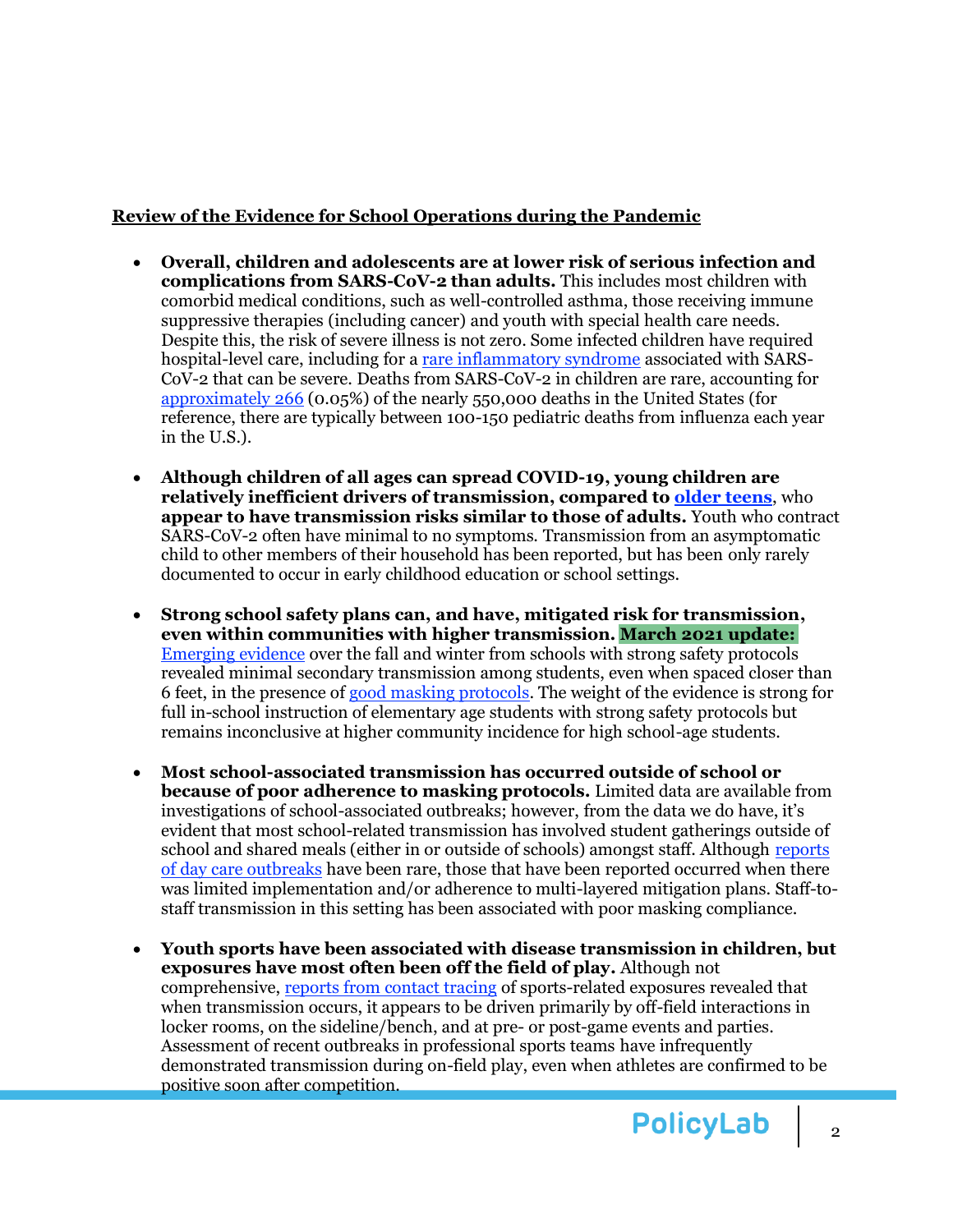• **Teachers, staff and caregivers are most at risk from the consequences of outbreaks that originate from school buildings.** Almost 30% of teachers nationally are aged 50 and over, elevating their risk for complications from SARS-CoV-2. They are also more likely, once infected, to transmit the virus across school settings to students or to other teachers and staff during the school day. Flexible attendance policies supported by paid sick leave for teachers is critical to reducing transmission. School safety plans should focus on the distancing and masking of staff during the school day, and pay particular attention to breakrooms where teachers may congregate, and where we already see evidence of COVID-19 transmission. **March 2021 addition**: Vaccination will reduce the risk of severe infection in school staff, but it remains uncertain the degree to which it will reduce transmission in congregate settings like schools. We know from the Johnson & Johnson vaccine randomized trial results that although the likelihood of transmission is reduced among vaccinated individuals, that risk is not completely eliminated. For that reason, until community incidence has greatly declined, strict attention to school safety protocols and assurance testing programs (where they are deployed) will remain important as schools continue to repopulate during spring 2021, even as school staff become vaccinated.

#### <span id="page-2-0"></span>**Incremental Strategies for Reopening Schools**

The previous version of this policy review offered case incidence thresholds to guide school leaders in decisions about reopening. (The original thresholds and description of evidence used to define those thresholds are provided in Appendix D on page 26.) We have intentionally moved beyond the absolutism of case incidence and test positivity thresholds that—although were helpful benchmarks for starting school in late summer 2020 (before school experiences could guide decision-making)—are no longer the most pressing questions for school leaders. **See the information below in response to new CDC guidelines.** 

Since August, many schools have opted for incremental reopening strategies **beginning with special populations, such as children with special education needs or elementary school-aged children, for in-school learning,** followed by older students.

As many schools are already partially or fully reopened, we would encourage continued reopening of schools **in the absence of evidence of linked transmission occurring in schools within the area, and in the absence of rapidly accelerating community transmission.** In these scenarios, local health departments may proactively recommend schools revert to online learning to impede widespread community transmission. **November 5 addition:** In the setting of higher community transmission, schools that have already reopened for in-class instruction and avoided in-school transmission might still elect to implement selective strategies for reverting to online learning. These selective strategies might include keeping younger grades in school while temporarily reverting middle and high school-age children to online learning and suspending scholastic team sports competition and/or continuing these extracurricular activities under highly supervised conditions.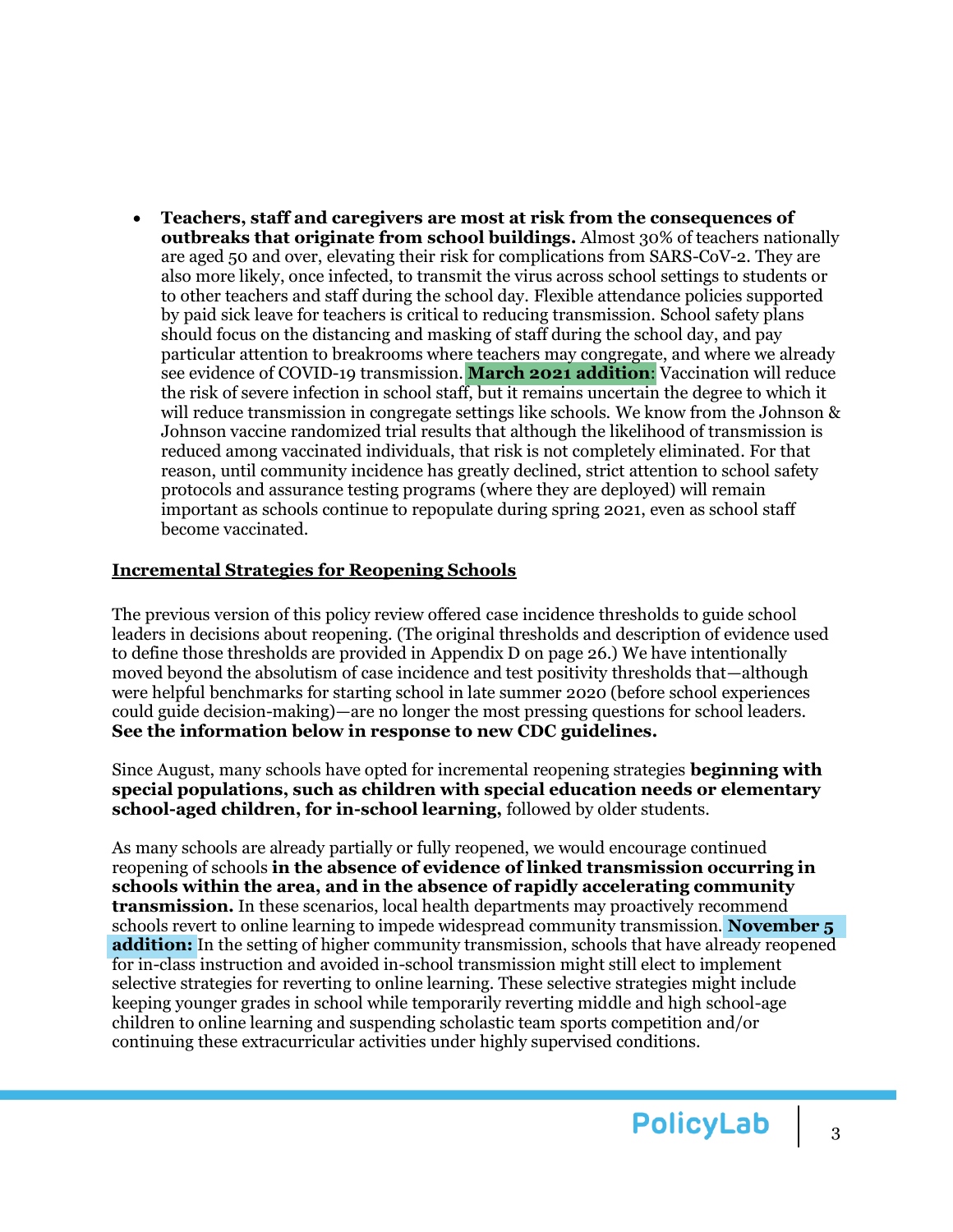The recommendation to continue with reopenings is in part related to the fact that many health departments have greatly expanded their capacity to conduct detailed and rapid contact tracing, an essential community containment strategy. **Schools should focus on strengthening their relationships with their local health departments** and should rely on information from these partners to inform decisions on continued reopening or, if necessary, reverting to inperson learning.

**Schools with evidence of linked transmission** will likely need to, at least temporarily, revert to distance learning, depending on the extent of the outbreak. Small isolated events that are clearly contained may inform revisions to safety plans. When there are decisions to close, the extent of the outbreak will determine whether closure is by section (e.g., classrooms, grade levels, sports teams) or for entire schools. Closures of at least 14 days should be prioritized to break transmission cycles when there has been linked transmission. If multiple sections are impacted, the entire school may need to revert to distance learning. For schools that have not yet begun to offer in-person instruction, or for those who have already

initiated an incremental reopening strategy and are returning more cohorts and age groups to the classroom, we would advise that **schools appraise their reopening using CDC guidelines issued February 2021.** See discussion below.

#### <span id="page-3-0"></span>**March 2021 Update: Reflection on Spring CDC Guidance**

In February, the CDC released long-anticipated updates to its [school reopening guidance.](https://www.cdc.gov/coronavirus/2019-ncov/community/schools-childcare/operation-strategy.html) The CDC recommends that full in-school instruction occur with continued masking and maintaining 6-foot distancing "to the greatest extent possible" wit[h a revision offered mid-](https://www.cdc.gov/coronavirus/2019-ncov/community/schools-childcare/operation-strategy.html)[March](https://www.cdc.gov/coronavirus/2019-ncov/community/schools-childcare/operation-strategy.html) to allow for 3-foot distancing for elementary schools, even at high levels of community incidence. The guidance notes that when weekly cases are declining and approaching or below 100 weekly cases per 100,000 residents, the 6-foot requirement may also be relaxed for high school students, assuming strong safety protocols are in place.

We are mindful that few schools could return to full in-school operations under prior recommendations to adhere to a strict 6-foot distancing policy. The relative nature of the CDC's updated statement, which suggests 6-feet distancing "to the greatest extent possible," acknowledges the space limitations inherent at certain schools. In circumstances where 6-foot distancing is not possible, it is important to remain committed to other mitigation strategies. In this context, our team moved away from recommending rigid spacing threshold requirements last fall, as we saw how successful multilayered school safety plans (see information in "Foundational Components of In-School Learning Safety Plans") have been at reducing the risk of COVID-19 spread in school buildings. Importantly, as we enter warmer months, schools can again leverage additional outdoor space options as part of their mitigation plans.

Ultimately, as they advance their in-person schooling plans, each school will need to consider its own community's unique context and experience with its protocols to date. Specific considerations include: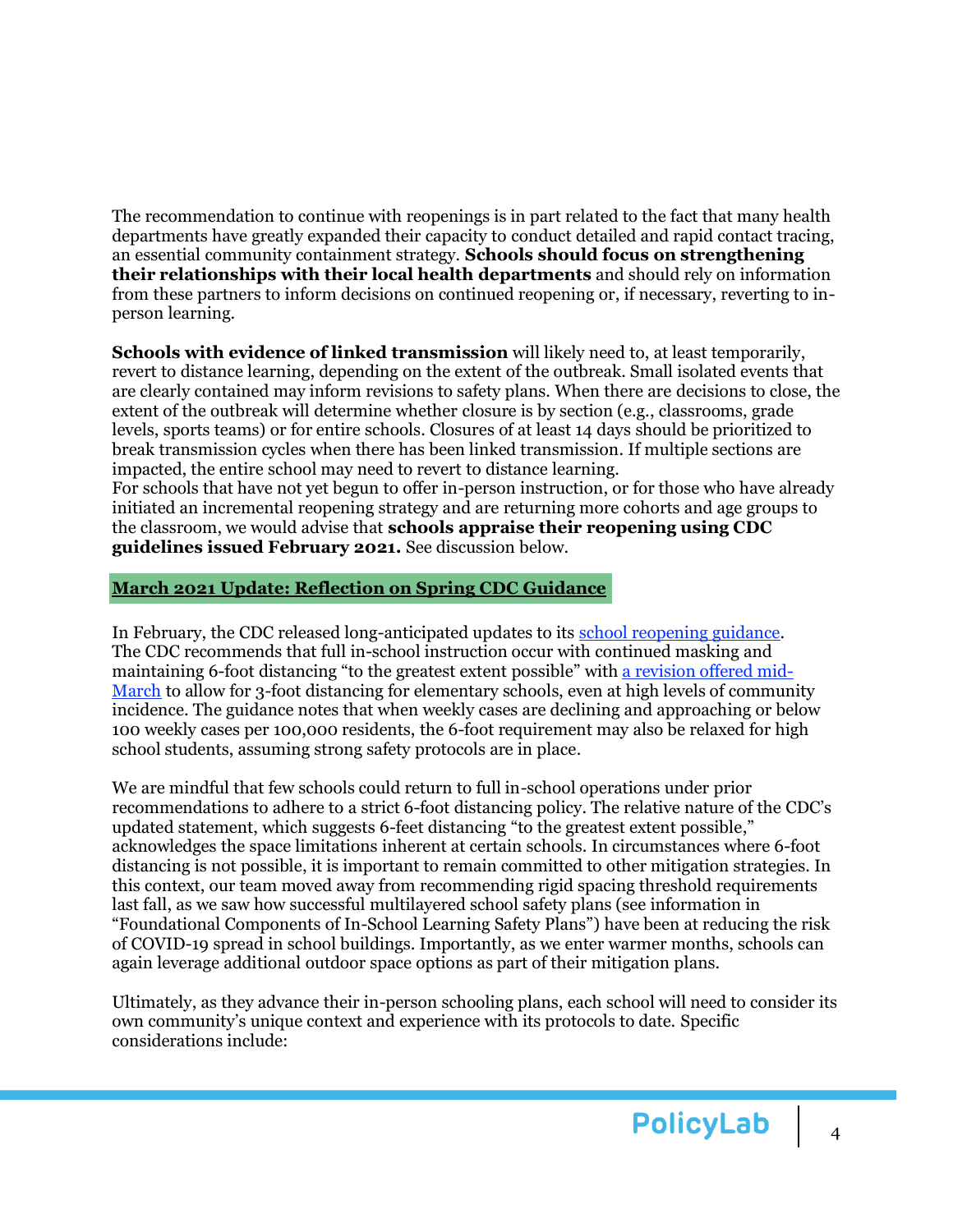- Evidence of stable to declining regional case incidence or test positivity
	- o The CDC recommends focusing on county-level case incidence and test positivity rates in determining school plans. County-level rates may not be granular enough in some larger counties where there can be considerable variation across municipalities and school districts. **For more pertinent measures of risk within large counties, we encourage school leaders to focus on 1) municipal rates and 2) whether there is evidence of linked in-school transmission**.
	- $\circ$  As transmission decreases, the capacity to conduct more complete contact tracing should return, making evidence of linked in-school transmission a more reliable measure of risk than it was during the peak periods of COVID-19 transmission this winter.
- Alignment with new CDC guidelines for school reopening
- Experience with safety protocols to date and confidence in ability to maintain adherence to multilayered plans
- The risk tolerance of the school community for returning more children to school buildings under existing safety protocols
- The availability of school-based testing to mitigate additional risk as schools repopulate

## *Spring Break:*

This year, spring break coincides with a moment when many schools are bringing more students back into the classroom. Some schools, particularly in larger cities, may just be opening for the first time since last March; others are returning to full in-school schedules.

The recent persistence of case incidence, and in some locations the increases, remind us of the significant amount of virus that continues to circulate in our communities *and* in spring break destinations. As such, we would recommend spring break plans that limit travel companions to those in your household and allow for relative seclusion.

As schools consider how to plan for students to return to in-person learning after spring break, they must be aware of state or local rules governing quarantine after return from travel. Some states still require testing upon return from travel—guidelines schools will have to follow. In regions where these rules are no longer in effect, schools can choose an approach informed by their own experience during the winter holidays. Some districts might elect to remain virtual during the week after spring break, while others might ask families who traveled to remain virtual voluntarily for the following week. Schools that suspect spring break travel will not trigger increased transmission may opt to resume school as regularly planned, but with greater attention to symptom surveillance and enforcement of the safety protocols they have been following for the past year.

Additionally, planning for common spring school events—such as prom, spring musicals and graduation—is likely already occurring, but was not specifically addressed in the CDC's guidance issued in February. We recognize the critical importance of these signature events in the lives of students, particularly high school students. Prioritizing the use of outdoor space for these spring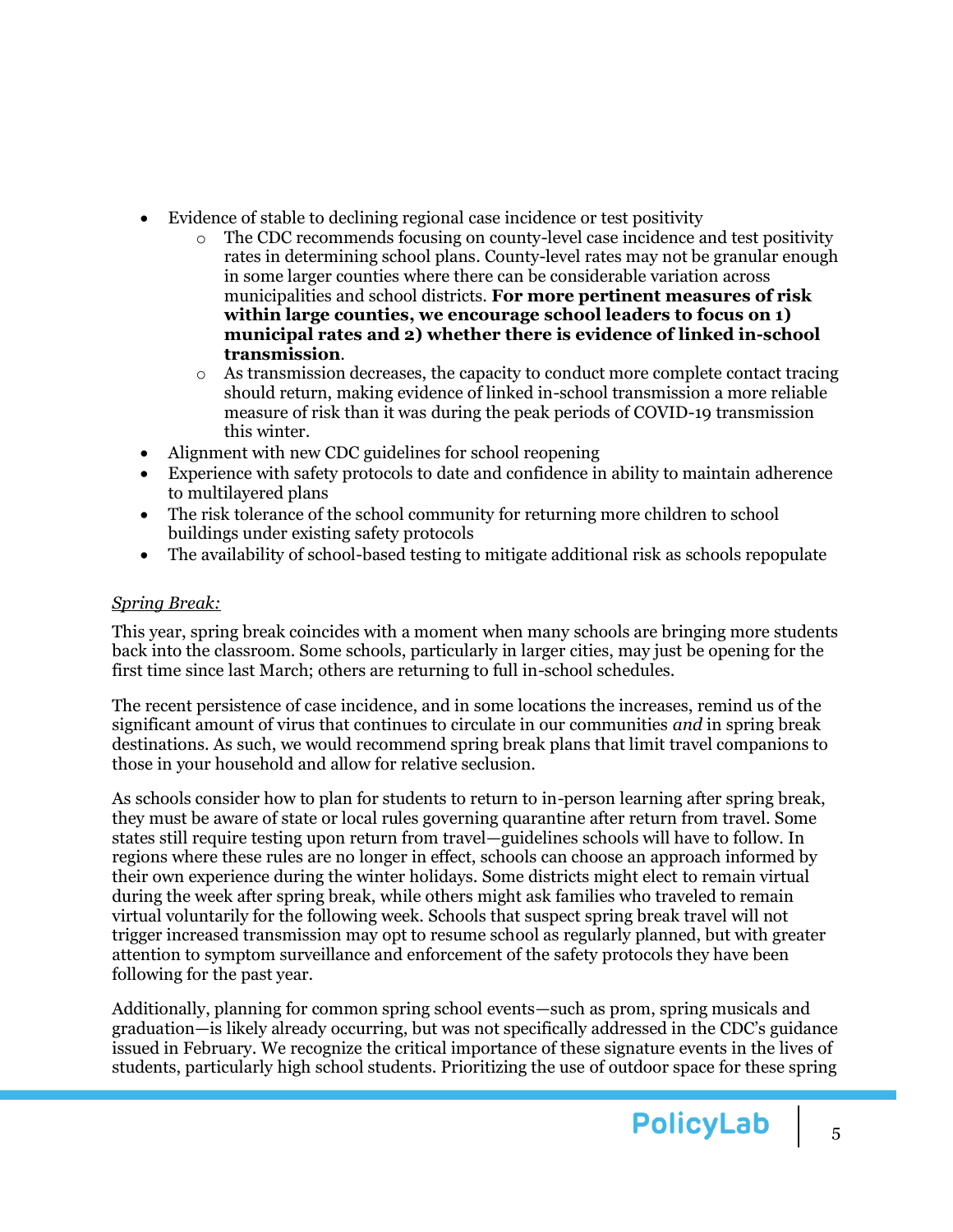activities and working with local health departments on strategies to incorporate testing as a potential additional mitigation step can increase safety during these important events.

### <span id="page-5-0"></span>**Foundational Components of In-School Learning Safety Plans**

*The following components are essential to the specific COVID-19 mitigation strategies we suggest and describe in the next section.* 

• **Multi-layered prevention strategies to reduce the risk of COVID-19 transmission within the school building.** By layering mitigation strategies like masking, distancing, cohorting and cleaning protocols, schools can greatly reduce the risk of transmission of SARS-CoV-2 even if an infected individual is in the building or in contact with the school community. This is, in essence, the "swiss cheese" model of prevention strategies, adapted for school communities during the COVID-19 pandemic, as shown in the graphic below.



# The "Swiss Cheese" Model of COVID-19 Mitigation in Schools

*PolicyLab adapted this graphic from the Cleveland Clinic's "Swiss Cheese Approach to COVID Mitigation"* 

• **Strong partnership between schools and local public health authorities.** These partnerships should focus on symptom surveillance and reporting, followed by guidance on how to build strong, multi-layered in-school protocols. For an outbreak to occur when strong symptom surveillance is in place, there would need to be multiple, simultaneous failures in other elements of the school safety plan. Learning from outbreaks among children and teachers throughout the region can inform potential vulnerabilities in local school plans to prevent potential outbreaks in the future.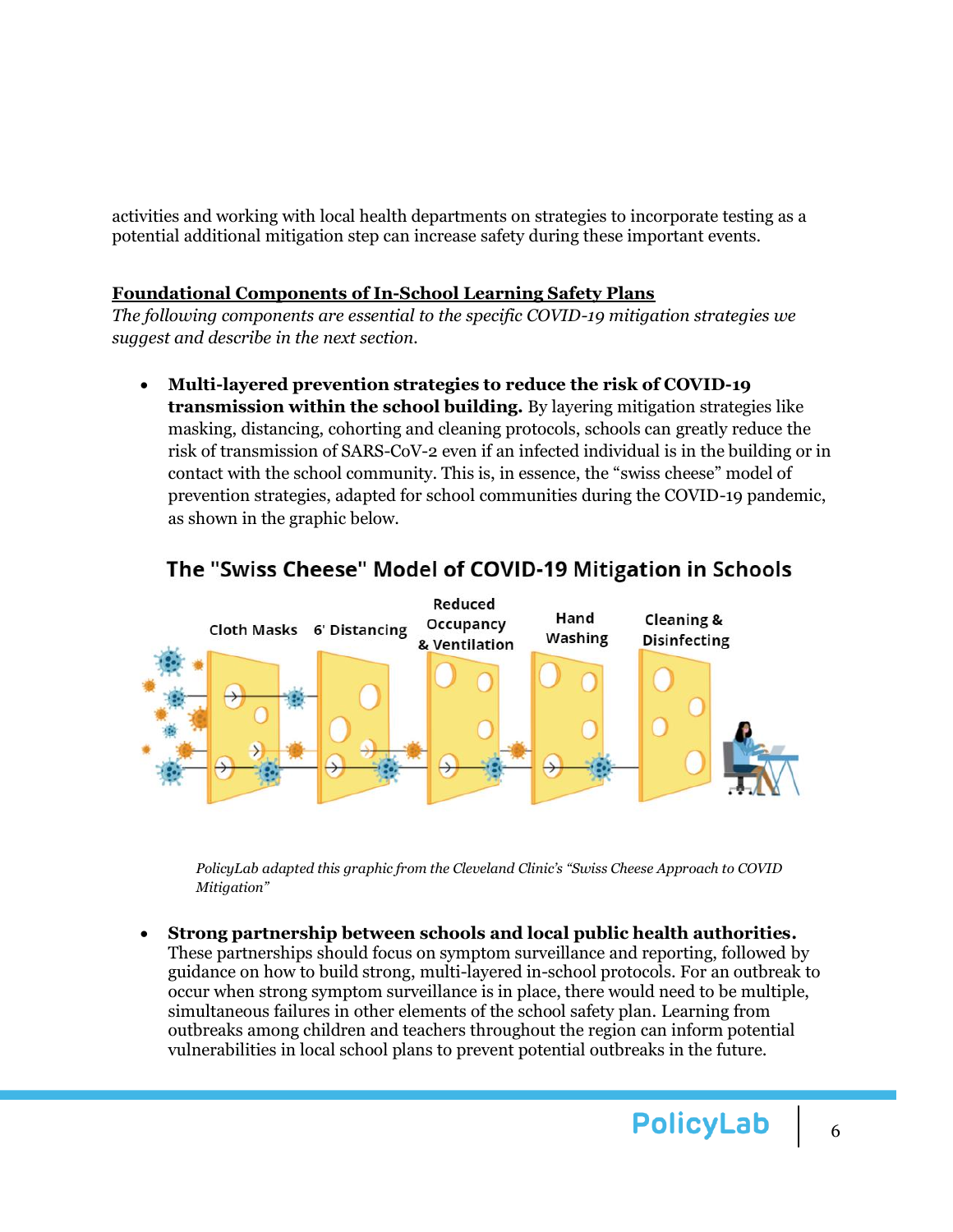- **Contact tracing to avoid unnecessary school closures.** Some students, teachers and school staff will inevitably be infected with SARS-CoV-2. It is critical for schools, leveraging a strong partnership with local public health authorities, to identify the source of outbreaks in the student population in order to understand if transmission occurred within the school building or during out-of-school time. Robust contact tracing has shown that many documented clusters of pediatric cases have occurred during out-of-school group activities and social events. If an outbreak is traced to in-school transmission, this will help school administrators appropriately respond with improvements to school safety plans or brief periods of distance learning.
- **Strong communication with families about mitigating risk at home.** Many of the same protocols developed for school settings have generalizability to homes and social events outside of school. Schools should communicate with their parent communities to emphasize reducing large gatherings, limiting the number of friends their child sees outside of school, prioritizing outdoor activities, and practicing sensible hygiene and disinfection in the home. Additionally, schools should provide clear regulations around early identification of illness and school absence/quarantine procedures for symptomatic children with suspected or confirmed SARS-CoV-2 infections. Guidance must also reinforce the need for siblings to quarantine when one member of the household is infected. Schools should be particularly mindful of frequent communications that are accessible in non-English languages and to all caregivers (this is particularly important for children residing with grandparents or other kin or foster caregivers).
- **Strong communication with families and staff about extracurricular activities like youth sports leagues.** With accumulating evidence of transmission occurring due to lapsed vigilance with masking and distancing in the context of youth sports leagues, particular attention should be paid to the youth sports and activities section of this guidance (see Appendix A on page 15). We would advise school districts to work with health departments and local health care systems to disseminate useful tips for home prevention that mirror many of the elements of school safety plans.
- **Flexible online learning options for short- and long-term learning throughout the pandemic.** While most students will require online learning, at least on a short-term basis during periods of quarantine and isolation, remote options will be needed on a long-term basis for families with older or medically at-risk caregivers who opt not to send their children into school buildings.
- **Local area differences and unique educational settings drive safety plans and considerations.** While many health and safety strategies will be shared across school environments, some will be unique based on student body size, teacher-student classroom ratios, structural environments (e.g., ventilation, classroom infrastructure), settings (e.g., urban, rural, student modes of transportation), and weather-related factors. In addition, schools with resident students (i.e., dormitories at higher educational institutions or boarding schools) will have different considerations than schools in which students commute each day. Each school must consider the range of choices in relation to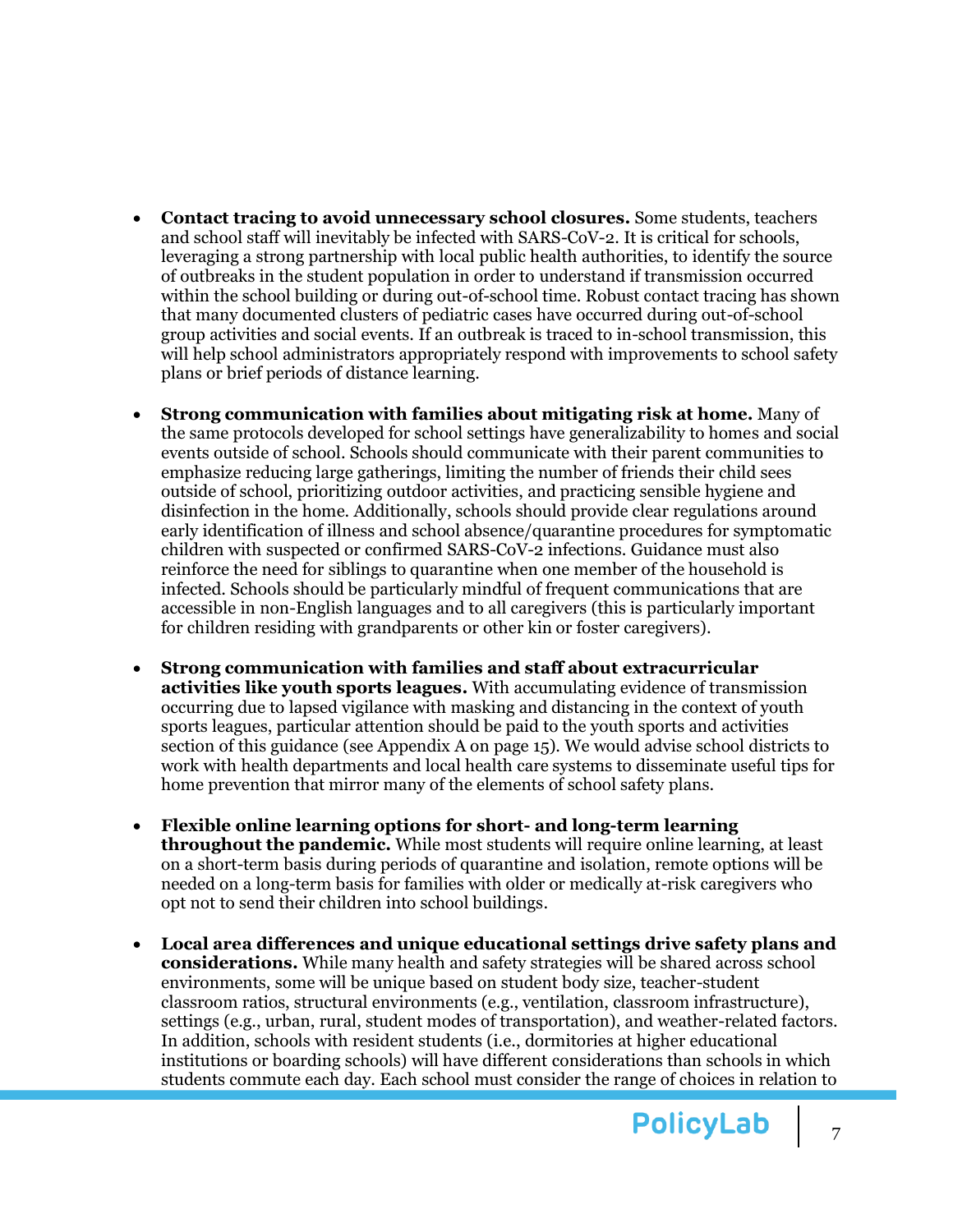individual school context and community, while prioritizing mask wearing, social distancing, ventilation, hygiene and disinfection, and robust surveillance and quarantine.

• **November 5 addition: Implementation of point-of-care testing strategies aimed at quick identification of outbreaks should be considered to support school reopenings.** As our country has built capacity for rapid point-of-care testing, the possibility of utilizing testing to assist school districts in quelling outbreaks has become a reality. Until now, most schools have directed their students to established labs or health care facilities for molecular PCR testing (a testing platform that requires performance in a certified laboratory) when they are exposed or have symptoms. Some schools (principally independent schools) have partnered with certified labs (locally or via mail courier) to bring access to PCR tests to students in the school. However, for most schools this is not an option.

New antigen point-of-care testing provides the opportunity to test teachers and students in school nursing offices and get test results in near real time. This may allow more expeditious decision-making on quarantine and isolation to mitigate additional spread within the school. Antigen point-of-care testing is likely best utilized for symptomatic individuals for whom the test performs more optimally. However, despite lower sensitivity and specificity compared to molecular PCR testing, antigen testing might also be cost effective and practical as a method for regular sentinel surveillance of asymptomatic school staff when community transmission rates are high, particularly during winter months, when asymptomatic transmission may be higher. **March 2021 update**: We applaud the CDC for recognizing the value of assurance testing (which they label as screening) of staff and students. They have provided a framework and justification to continue weekly testing similar to what has been initiated in our region through [Project: ACE-IT,](https://policylab.chop.edu/project/assisting-childhood-education-through-increased-testing-project-ace-it) and through testing programs that independent schools have implemented. We recognize that assurance testing is not possible in all locations and should not be perceived as necessary to consider a return to in-person education, but when possible, it can provide an additional layer of safety. For a detailed review of testing options, please reference a [recent PolicyLab blog post](https://policylab.chop.edu/blog/growing-opportunities-covid-19-testing-programs-us-schools) or visit the page for PolicyLab's regional testing initiative, [Project:](https://policylab.chop.edu/project/assisting-childhood-education-through-increased-testing-project-ace-it) ACE-IT.

### <span id="page-7-0"></span>**Recommended Interventions for K-12 School In-Person Safety Plans**

This section reviews potential interventions for reducing transmission risk in schools in communities with reported COVID-19 cases. In each section, we highlight interventions supported by evidence.

**Flexible attendance policies for students, teachers and staff:** Flexible attendance policies should be in place for students, teachers and staff with: (1) signs of symptoms or confirmed illness; (2) household members with a positive COVID test; (3) households with highrisk caregivers or siblings; or (4) a recent exposure to a suspected or confirmed COVID-19 case.

o Flexible attendance policies for symptomatic individuals have [evidence](https://apps.who.int/iris/handle/10665/329439) of effectiveness in reducing influenza transmission.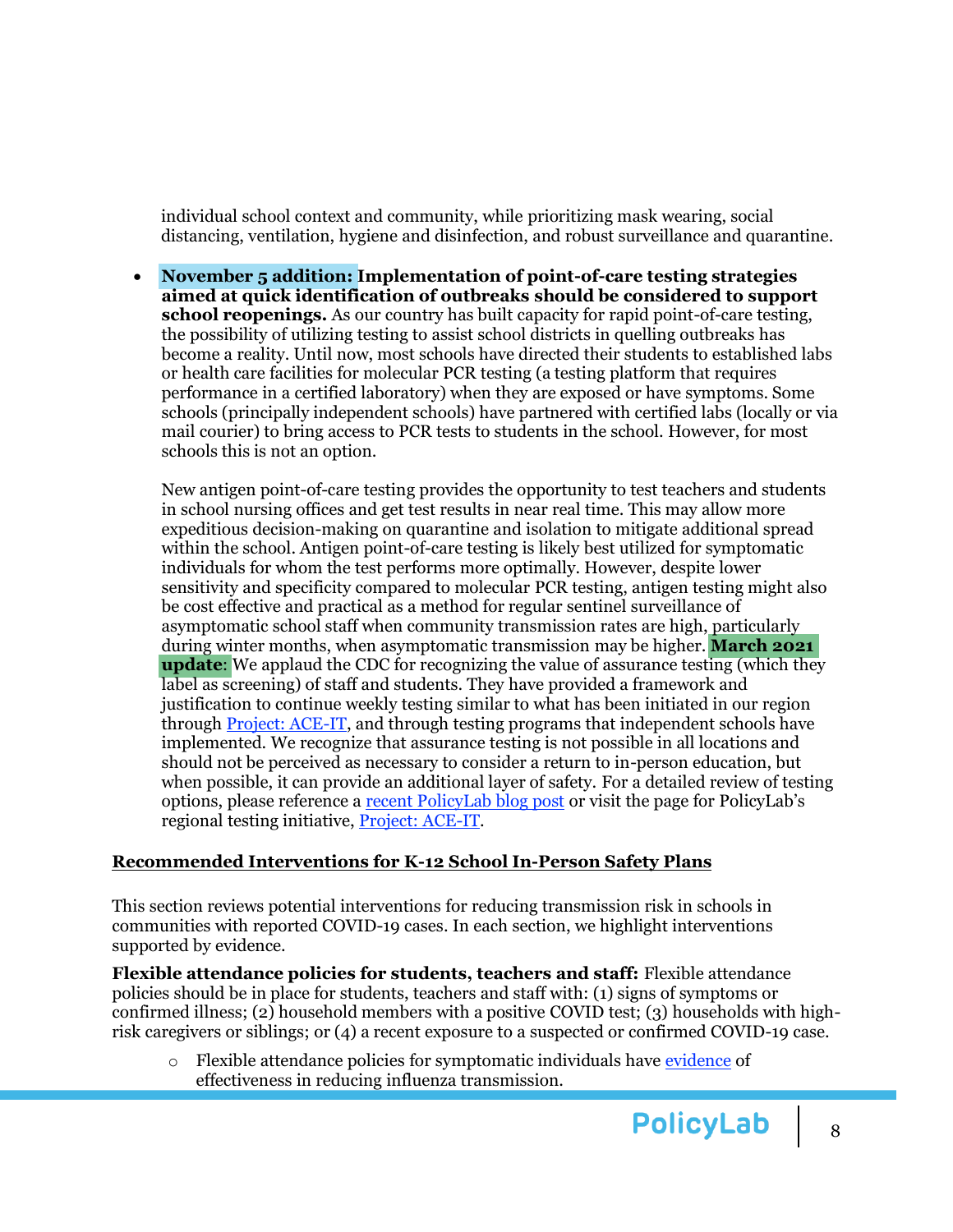$\circ$  Virtual learning accommodations should be considered to maintain continuity of education for students during periods of quarantine or isolation.

**Increased capacity of school health services:** Schools should increase school health service capacity through additional school nurses and mental health staff, even during periods of altered schedules/hybrid learning protocols or student quarantine. Continuity must be considered for the following services: medication dispensing and adherence monitoring; speech, motor skills and other school-based therapies; and mental health and counseling services. Counseling services are a necessary school support for children and may play an important role for youth who have experienced household stress and trauma during the pandemic, including grief counseling for students who have experienced loss.

**Maintenance of up-to-date immunization schedules and influenza vaccinations**: Schools should promote influenza vaccination of all staff and students. Schools should leverage existing channels of communications to educate their communities on the importance of influenza vaccination this season and consider partnerships to deliver immunizations to students upon school re-entry.

- $\circ$  In light of decreased access to preventive care during the shelter-in-place period, [more students](https://www.nytimes.com/2020/04/23/health/coronavirus-measles-vaccines.html?searchResultPosition=1) may be out of adherence with age-appropriate vaccinations.
- o Schools should work collaboratively with public health departments and health care providers to facilitate access to immunizations in a timely manner to reduce immunization-related school exclusion for children.

### **Reduce transmission risk associated with transportation to and from facilities:**

Altered school schedules and policies to promote student physical distancing have implications for student transportation. It is important to increase student distancing in transit to and from school. School buses will need protocols for increased cleaning and disinfection. Student masking on buses, public transportation, and in carpools is an important safety measure; lack of masking in these settings has been described in school and sports-related outbreaks. Hand hygiene upon entry to school should also be prioritized.

**Flexing team sports, music programming and other recreational activities in relationship to community risk:** Schools should create opportunities for safe exercise for students. [CDC guidance](https://www.cdc.gov/coronavirus/2019-ncov/community/schools-childcare/youth-sports.html) has been issued on sports activities, and we provide information on sports and related activities in Appendix A on page 15. [Additional information](https://www.chop.edu/return-youth-sports-after-covid-19-shutdown-reference-guides) on safely returning to youth sports is available from Children's Hospital of Philadelphia. Group-based music programming (e.g., band, orchestra, choir) should also implement transmission riskmitigation protocols to address: hygiene, disinfection of equipment, distancing during practice and competition, and numbers of participants. Due to potential increased risk of droplet transmission, physical distancing should be prioritized for wind instruments and choir/singing. In periods of accelerating community spread, schools should consider canceling or postponing competitions and other sports, music and recreational events. Additional information on music and arts activities is provided in Appendix B on page 17. **March 2021 update**: The CDC guidelines provide an easy, intuitive method for considering participation in spring youth sports programs. The emphasis is on allowing outdoor sports participation across all levels of community transmission, but with strong safety protocols when students are not on the field.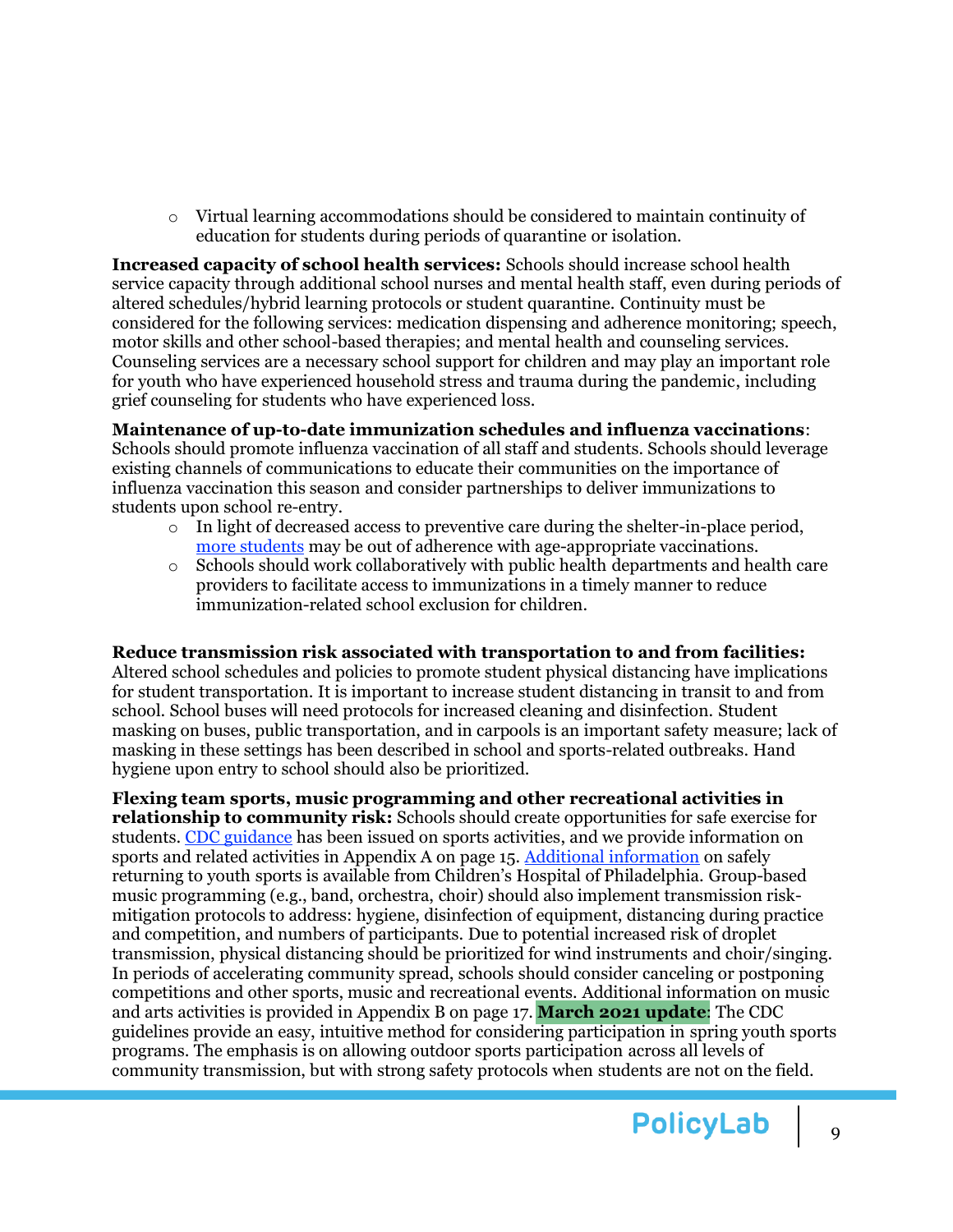The CDC recommends indoor sports occur only when community case incidence is below 100 weekly cases per 100,000 individuals. Greater flexibility around thresholds can be provided through the addition of assurance testing of athletes, particularly those in high-contact sports. Such testing can act as an additional layer of protection in safety plans that also include avoidance of locker rooms, strict observance to masking on benches and on sidelines, masking in indoor facilities, and masking on buses to and from games.

The CDC guidelines do not address the unique needs of arts and theater programs, which may share similar, if not increased, risk to contact sports programs given practices are most often held indoors. Of particular concern has been transmission risk related to **[musical groups that](https://policylab.chop.edu/blog/music-class-guidance-during-covid-19-200-words)  [include brass and wind instruments](https://policylab.chop.edu/blog/music-class-guidance-during-covid-19-200-words)**, choral and singing events and theater ensembles. As schools resume in-person practice and events, we would encourage them to maximize distancing and safety by identifying large venues in which to practice, encouraging mask wearing whenever feasible, and moving events outdoors when possible. Assurance testing that is being made available to athletes should equitably be considered for students in arts and theater programs and, likewise, other extracurricular activities in which close contact occurs. For a detailed review of testing options, please reference a [recent PolicyLab blog post](https://policylab.chop.edu/blog/growing-opportunities-covid-19-testing-programs-us-schools) or visit the page for PolicyLab's regional testing initiative, [Project: ACE-IT.](https://policylab.chop.edu/project/assisting-childhood-education-through-increased-testing-project-ace-it)

#### *Symptom Surveillance*:

**Surveillance and testing strategies (for students, teachers, staff and families) will need to be adaptable to the school setting:** Comprehensive ongoing symptom surveillance should include routine daily symptom checks with on-site or in-home screening. Surveillance activities should include teachers and staff, who are at increased risk of morbidity and, if infected, may present an increased transmission risk to children.

- Surveillance should seek to identify students, teachers, and staff who may be ill or exposed by COVID-positive family/household members. Those who are identified would be considered for quarantine policies in accordance with [American Academy of](https://www.aappublications.org/news/2020/05/05/covid19schoolopening050520)  [Pediatrics](https://www.aappublications.org/news/2020/05/05/covid19schoolopening050520) and CDC recommendations.
	- o At the onset of an outbreak, a school should consider a short-term (2-5 days) dismissal of all students and staff for cleaning, disinfection and coordination with local public health officials to determine next steps (in accordance with CDC guidelines).
	- $\circ$  Linked transmission that has been identified within a classroom or school may inevitably lead to decisions to revert to online learning, whether for classrooms, schools or entire districts. Schools should prioritize 14-day periods of closure (whether limited or full) when such decisions are made to allow for at least one full transmission cycle of quarantine.
	- o Symptom screening should use a case definition based on current research [\(CDC\)](https://cdn.ymaws.com/www.cste.org/resource/resmgr/2020ps/Interim-20-ID-01_COVID-19.pdf). Pennsylvania state guidance suggests the following set of symptoms for surveillance provided by the Council of State and Territorial Epidemiologists [\(CTSE\)](https://cdn.ymaws.com/www.cste.org/resource/resmgr/2020ps/interim-20-id-01_covid-19.pdf):
		- *Two of the following:*
			- o *fever (measured or subjective) chills, rigors*
			- o *muscle aches (myalgia)*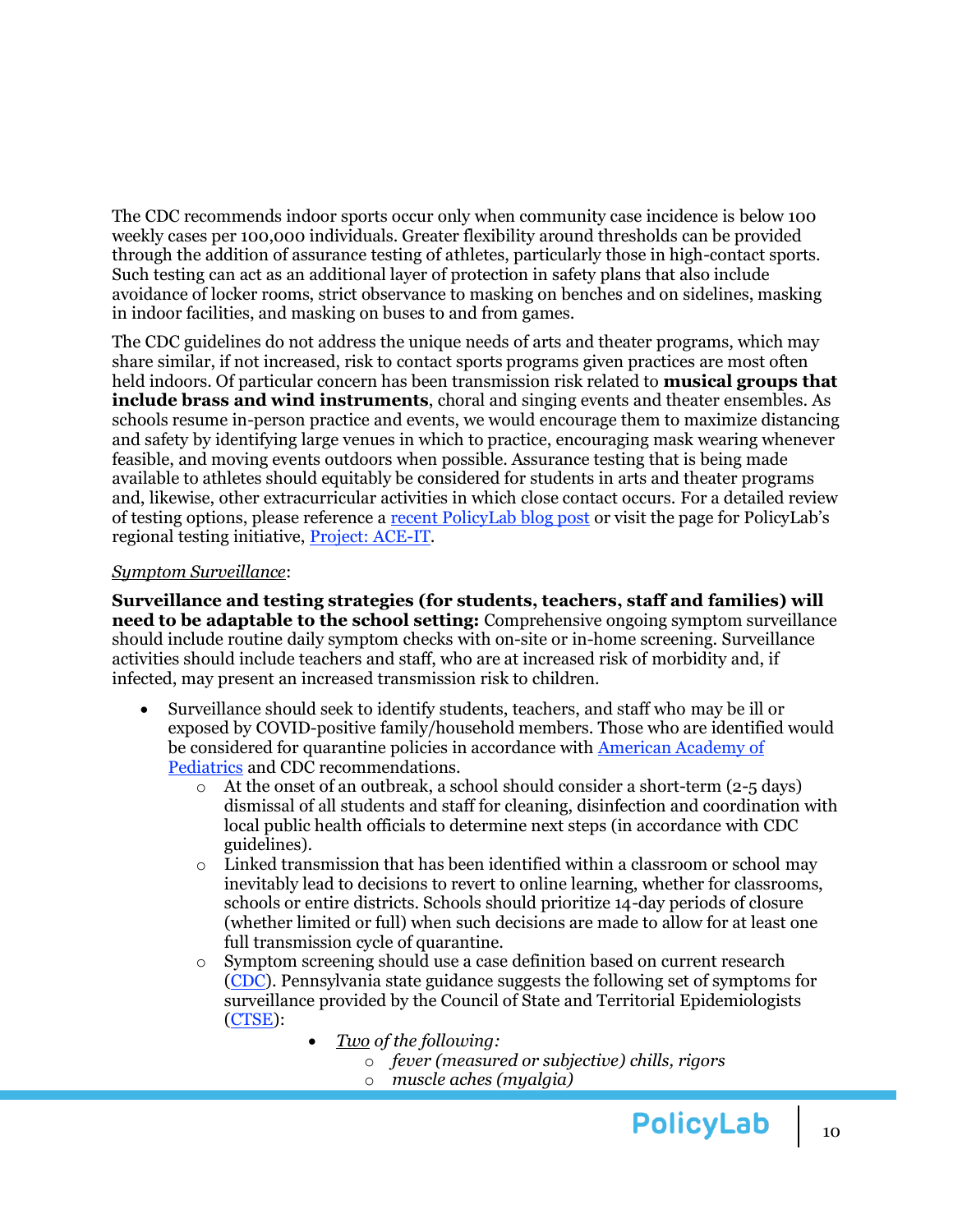- o *headache*
- o *sore throat*
- o *nausea or vomiting, diarrhea*
- o *fatigue*
- o *congestion or runny nose*
- *OR*
- *At least one of the following symptoms: cough, shortness of breath, difficulty breathing, new loss of smell or taste*
- $\circ$  If an individual fails to meet the case definition criteria for COVID-19 but still has symptoms of an illness, they should stay home until symptoms subside to avoid spreading another illness.
- Importantly, temperature checks alone ar[e insufficient](https://services.aap.org/en/pages/2019-novel-coronavirus-covid-19-infections/clinical-guidance/covid-19-planning-considerations-return-to-in-person-education-in-schools/) for assessing COVID-19 illness in staff or students. Temperature checks, if performed, should be a part of a broader symptom screening effort.
- Child care centers have [demonstrated](https://www.ncbi.nlm.nih.gov/pmc/articles/PMC6913116/) successful school-level symptom surveillance via web-based reporting that have detected outbreaks early. Additionally, [participatory](https://theincidentaleconomist.com/wordpress/a-precision-public-health-approach-to-preventing-the-next-covid-19-surge-its-time-to-talk-about-surveillance/)  [surveillance,](https://theincidentaleconomist.com/wordpress/a-precision-public-health-approach-to-preventing-the-next-covid-19-surge-its-time-to-talk-about-surveillance/) when individuals actively report symptoms of illness to a central location, can assist in identifying early outbreaks and should be considered as an adjunctive tool in school environments.

### *Quarantine and School Absence Policies for Symptomatic and Exposed Persons:*

This section adds detail to the introductory pages of this document, where quarantine and absence policies are discussed.

- 1. **Symptomatic individual/child with test positive**: exclude for 10 days from symptom onset AND at least 24 hours after fever resolution (if present) AND improved respiratory symptoms. If a child or staff member has a confirmed diagnosis of COVID-19, call the local or state health department for further instructions.
- 2. **Symptomatic individual/child not tested**: exclude for 10 days from symptom onset AND at least 24 hours after fever resolution (if present) AND improved respiratory symptoms
- 3. **Symptomatic individual/child determined to have an alternate cause or illness by their primary medical doctor:** exclude until afebrile for 24 hours (if fever present) and symptoms improving
- 4. **Symptomatic individual/child with test negative**: exclude until afebrile for 24 hours (if fever present) AND improved respiratory symptoms
- 5. **Direct exposure but asymptomatic**: exclude for 14 days from last exposure if remains asymptomatic; exclude until meets criteria #1/2 if becomes symptomatic.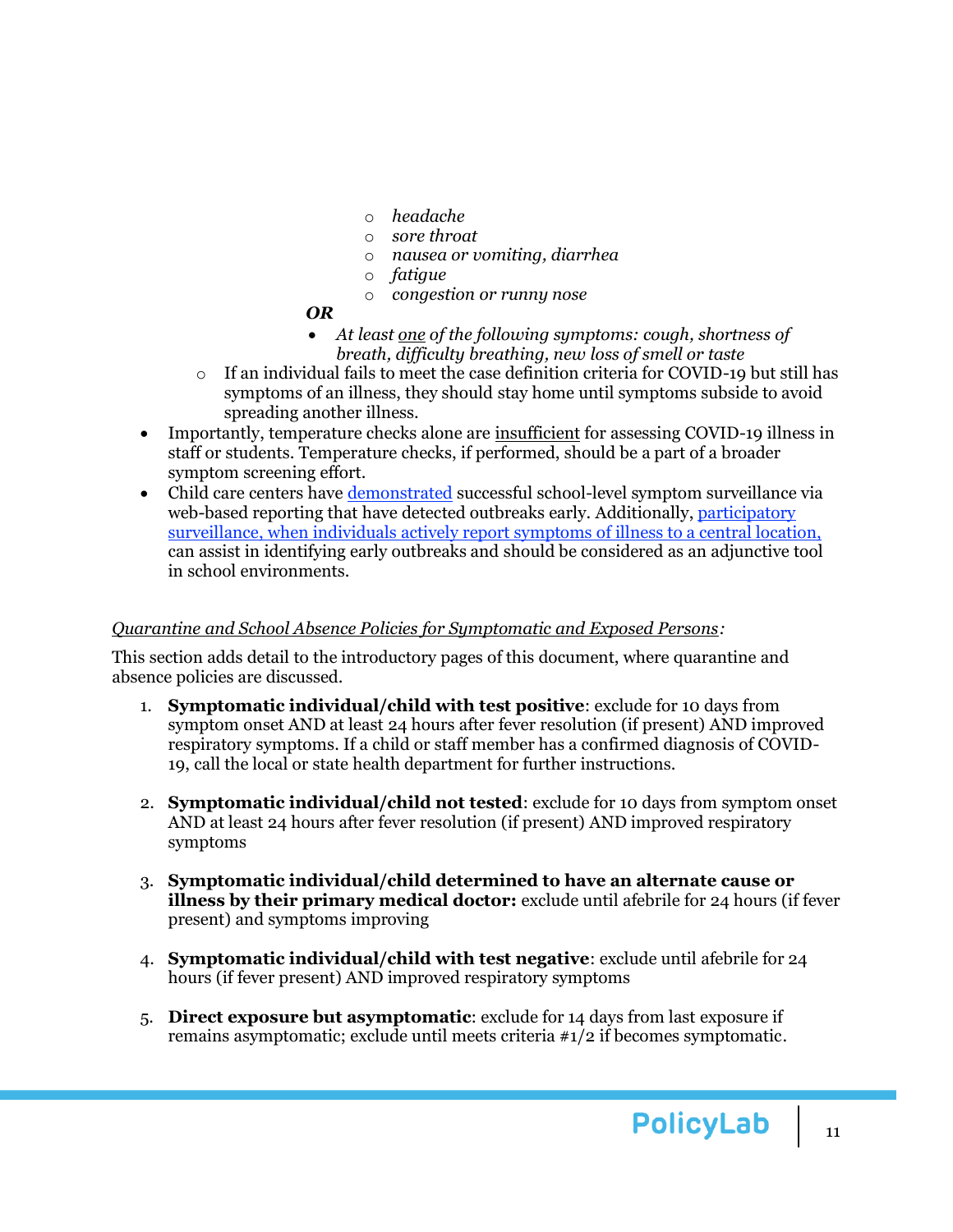- **Direct exposure** (defined as greater than 15 minutes of interaction less than 6 feet away): Quarantine is required. All children and staff in the same classroom or who have come in close contact with a COVID-positive individual should quarantine at home unless given alternate guidance from health department officials. Anyone who develops symptoms during that time should contact their health care provider and schools should follow guidance  $\#1/2$  above.
- **Indirect exposure:** When an individual (student or staff) is exposed to someone who has had direct exposure to someone who has been diagnosed with COVID-19, no quarantine is needed.
- **Household travel:** If a household member of a student or staff member has returned from traveling to an area of higher transmission and has a geographic exposure that the student or staff member does not have, the student or staff member does not need to quarantine. To minimize the risk of in-house transmission, the family may attempt in-home isolation of the traveler until the end of their quarantine period. If the traveler becomes ill and the student or staff has direct exposure to this family member within 24 hours before or during symptoms, the staff or student needs to follow quarantine procedures.

**Requiring a "negative test" to clear a child with prior infection to return to school is not routinely recommended for most children.** The COVID-19-positive individual does NOT need a repeat COVID test or a doctor's note in order to return to school. As testing has become more widely available, there has been increasing discussion of possible modified quarantine protocols in which exposed children or staff who remain asymptomatic during quarantine a week after exposure might be returned to a classroom in the presence of a negative test (assuming the exposure is not within the household).

**March 2021 update:** There are emerging options for returning individuals to school who are exposed to COVID-19 in school-based settings but who remain asymptomatic. Quarantine of a child or staff member due to a school-based exposure can be shortened if an individual remains asymptomatic for at least 10 days, or if the individual remains asymptomatic and has a negative test between 5-7 days after exposure. Please refer to local public health requirements to ensure alignment with these recommendations or to [CDC guidelines.](https://www.cdc.gov/coronavirus/2019-ncov/community/schools-childcare/operation-strategy.html)

### *Masking*:

Disposable or reusable cloth or surgical masks covering the mouth and nose are recommended for students and all adults in school buildings, with some limited exceptions for early elementary or pre-school settings. Masks provide increased protection when compared to face shields. Face shields provide some protection and may be considered under certain circumstances. N95 masks are not recommended for non-health care settings.

• **Masks**: In educational settings, surgical masks are preferable to other masks in reducing COVID-19 transmission, although cloth masks are acceptable. Gaiters and bandanas are not recommended for routine use.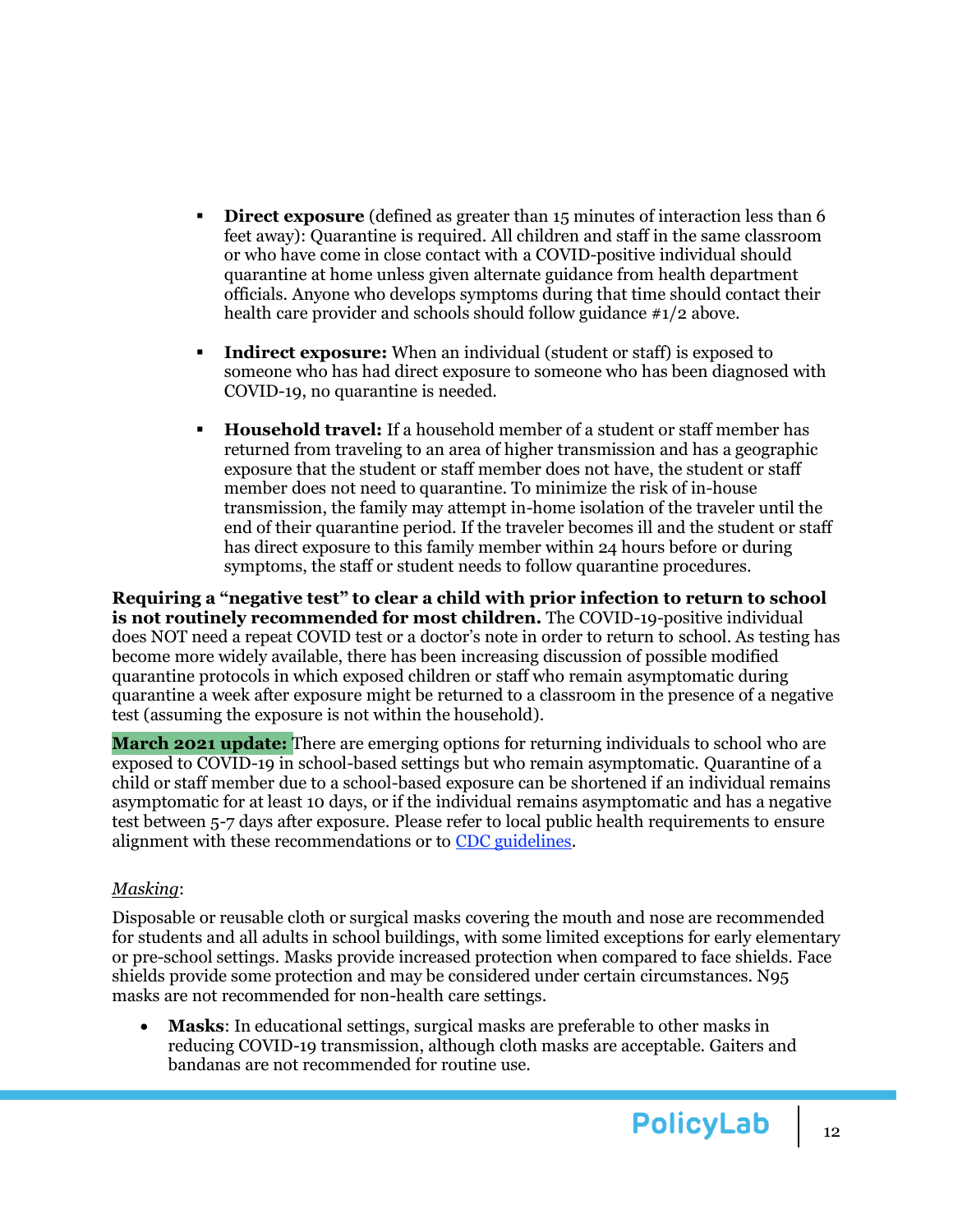- $\circ$  To be effective, face coverings (surgical or cloth masks) should always cover the nose and mouth.
- $\circ$  If using a disposable mask, staff should replace when soiled or damaged. Cloth masks should be laundered each day and should properly fit to avoid having to touch or reposition the mask.
- **Face shields**: Clear face shields provide a partial barrier to respiratory droplets and may be considered, especially for those working with children with hearing loss, who depend on lip reading and facial expressions to aid their communication, or by speech/language therapists during therapy sessions.
	- $\circ$  Face shields should be considered an adjunct to masking, particularly when close contact within classrooms is needed.
	- o **Clear masks or masks with clear mouth panels** may also serve to support youth in need of visual facial cues. Clear masks provide increased protection as compared to shields, particularly in situations where physical distancing is less than 6 feet.
	- o Teachers using face shields in the absence of masks introduce increased risk for transmission that might be offset by increasing the distance between teachers and students.
	- $\circ$  Face shields should be wiped down daily with soapy water or a spray cleaner and allowed to air dry.
- **Goggles**: Teachers and staff may consider additional eye protection through the use of goggles (or eyewear) that can prevent respiratory droplets from entering the tissue around the eye, and thus provide an additional element of protection against infection. This consideration may feel most useful in the context of aid to students with medical complexities contributing to increased exposure to bodily fluids. For more information, see "[FAQ: Support for Children with Special Educational Needs Amid COVID-19](https://policylab.chop.edu/reports-and-tools/faq-support-children-special-educational-needs-amid-covid-19)."
- **When masking children, teachers and school districts should consider the following**:
	- $\circ$  Babies and children younger than 2 years old should NOT wear masks due to risks of suffocation.
	- $\circ$  Children age 2 and older who are mature enough and physically capable of wearing a mask should do so when not napping or eating.
	- o Enforcement of masks should be developmentally appropriate, especially in young children and children with disabilities.
	- $\circ$  Any child unable to remove a mask themselves in the event of an emergency should NOT wear a mask.
	- o Children should never wear masks during nap times.
	- o Not all children will tolerate wearing masks—it may be most difficult for children with a small number of specific health conditions, sensory differences or behavioral challenges. Most schools will need to adopt a clear policy and protocols for medical exemptions. Coordination between medical teams, parents, and educators can help determine who is unable to wear a mask and substitute face shields when possible.
	- $\circ$  Child mask wearing should be emphasized during carpools, drop-off/pick-up times, bathroom breaks and hallway transitions.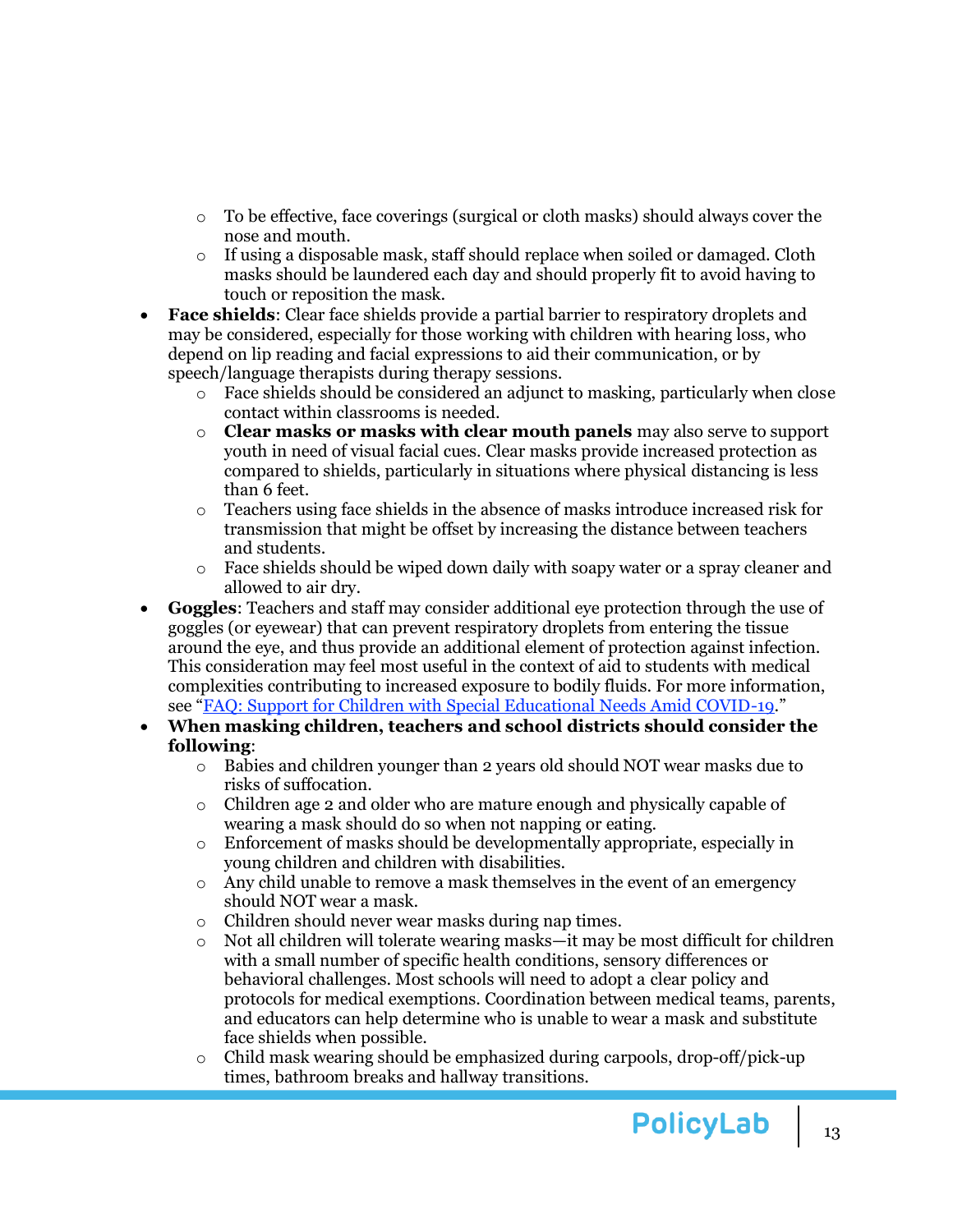- $\circ$  It may be difficult to require a child to wear a mask throughout the entire day. When there are periods of physical distancing of at least 6 feet, mask breaks may be considered. Mask breaks should occur when prompted by the teacher and while students are seated quietly and appropriately distanced in order to reduce transmission risk. Ideally, mask breaks will be 15 minutes or less.
- $\circ$  There are many resources available to help children adapt to mask wearing. Some tips that we share with families include:
	- Allow children to select their mask and design.
	- Stuffed animals, dolls or action figures can also practice mask-wearing.
	- Parents can model mask-wearing behavior.
	- Practice wearing a mask in a safe space before a child leaves home.
	- Children can read social stories about mask-wearing.

#### *Sanitation & Hygiene*:

Sanitation procedures are important in school settings. **Schools should disinfect at regular intervals throughout the day and emphasize increased student and staff hand hygiene (in compliance [with CDC guidance\)](https://www.cdc.gov/coronavirus/2019-ncov/community/schools-childcare/guidance-for-schools.html).** Teachers and staff will need rigorous and routine refresher training on proper hygiene, distancing and personal protective equipment protocols.

- Shared and frequently touched surface disinfection should be prioritized, particularly door handles, light switches and faucets. Additionally, desktops should be disinfected between classroom rotations.
- Additional considerations include minimizing sharing of electronic devices (e.g., tablets, calculators) or disinfecting between use; keeping children's belongings separated in labeled cubbies, containers or desks; and limiting outside objects brought into schools.
- Procurement of sanitation supplies such as hand sanitizer, soaps, disinfectant and masks should begin in advance of school reopening. Disinfectant supplies should be [OSHA-](https://www.epa.gov/pesticide-registration/list-n-disinfectants-use-against-sars-cov-2) and [CDC-](https://www.epa.gov/pesticide-registration/list-n-disinfectants-use-against-sars-cov-2)approved. Resource-constrained schools will likely require assistance in acquiring bulk supplies.

#### *Ventilation*:

**Schools should maximize ventilation in learning spaces and hallways, but recognize that these interventions are secondary to primary modes of intervention for COVID-19** [\(CDC, 2021\)](https://www.cdc.gov/coronavirus/2019-ncov/community/schools-childcare/operation-strategy.html). The goals of ventilation are to: 1) improve airflow and air cleanliness to disrupt transmission and 2) expedited dispersion of viral particles through the air.

- Ventilation is an intervention to reduce transmission of respiratory illnesses in community (non-health care) settings [\(WHO 2019,](https://apps.who.int/iris/handle/10665/329439) [Nature 2019\)](https://www.nature.com/articles/s41598-019-38825-y). [Emerging data](https://www.medrxiv.org/content/10.1101/2020.04.04.20053058v1) from COVID-19 suggests that spreading events are less likely to occur in outdoor areas.
- Ventilation can reduce risk of indoor COVID-19 transmission but cannot replace the need for masking and distancing.
- Simple ventilation strategies that may be sufficient include increased use of open windows, fans in the room and opening doorways. Additional opportunities include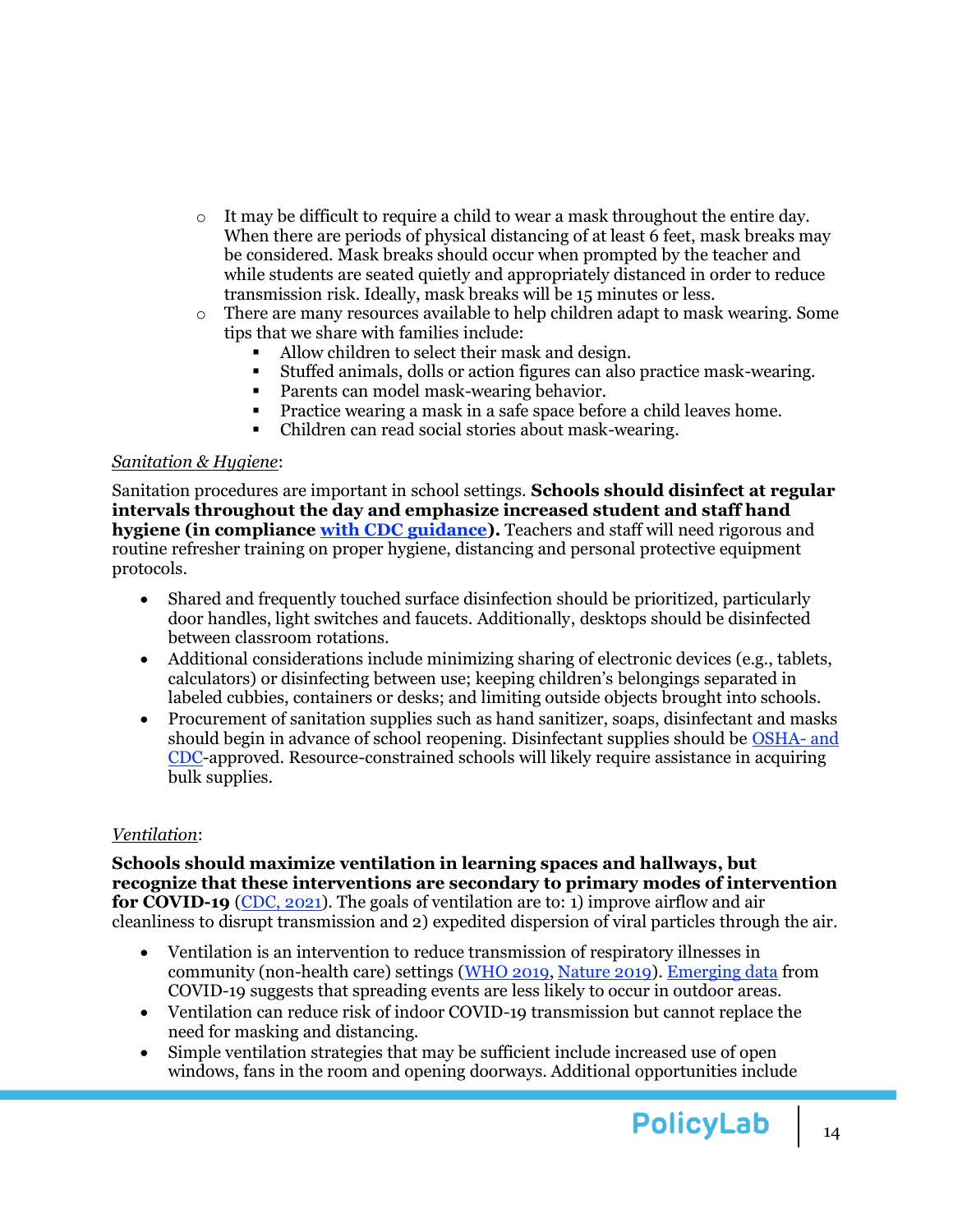flexing to outdoor spaces for instruction and activities, as well as reducing the density of people within spaces through implementation of cohorting models or use of larger school spaces (e.g., auditoriums, gymnasiums).

- Ventilation improvements can also focus on optimizing air exchanges in consultation with local experts on ventilation improvements. Schools should beware of efforts to profiteer with regards to ventilation solutions that may not significantly alter COVID-19 risk.
- Urban school environments may have limitations with outdoor space access, outdoor air quality or safety. For those with significant limitations in ventilation, please consult local expertise for further guidance.

### *Physical Distancing*:

**Schools should prioritize selective distancing measures, given strong evidence of their effectiveness in reducing transmission.** Distancing via smaller teacher-student ratios and physical distancing of desks are the two primary strategies that have been implemented. **March 2021 update:** With emerging data on continued safety and infrequent secondary transmission among students who are appropriately masked in school settings, we would advise schools to follow updated CDC guidelines that permit full in-school instruction for elementary-age children when strong safety protocols are in place. We continue to support the recommendation of 6 feet to the greatest extent possible, which provides flexibility for seating students to within 3 feet in classrooms, but still encourages schools to use flex classrooms, gymnasiums, or outdoor space, to dedensify students in a specific location as much as possible. We would also advise continued caution around redensifying high school settings in communities with high transmission rates, given continued inconclusive data for safety in those settings.

#### • **Classroom considerations:**

- o **March 2021 update**: 3-foot distancing is sufficient for elementary school classrooms in the presence of multilayered safety protocols that include masking but would only be sufficient for high school students as community transmission rates decline.
- o **March 2021 update**: Schools should be encouraged to maintain 6 feet distancing for teachers and wherever possible when outside the classroom, particularly during high-risk activities like lunchtime, or with regards to indoor events or attendance at school-based sporting activities.
- o Classroom arrangements should plan for teacher and aide distancing from students, in addition to distancing between students.
- $\circ$  Students should all be facing the same direction, rather than facing one another.
- o Table partitions may provide additional protection when added to other mitigation efforts.
- o **March 2021 update**[: Hybrid virtual/on-site](https://www.colorado.edu/assett/faculty-resources/resources/hybrid-course-design) instructional models will remain valuable for those schools still distancing students by at least six feet, particularly in the upper grades, as part of their instructional model.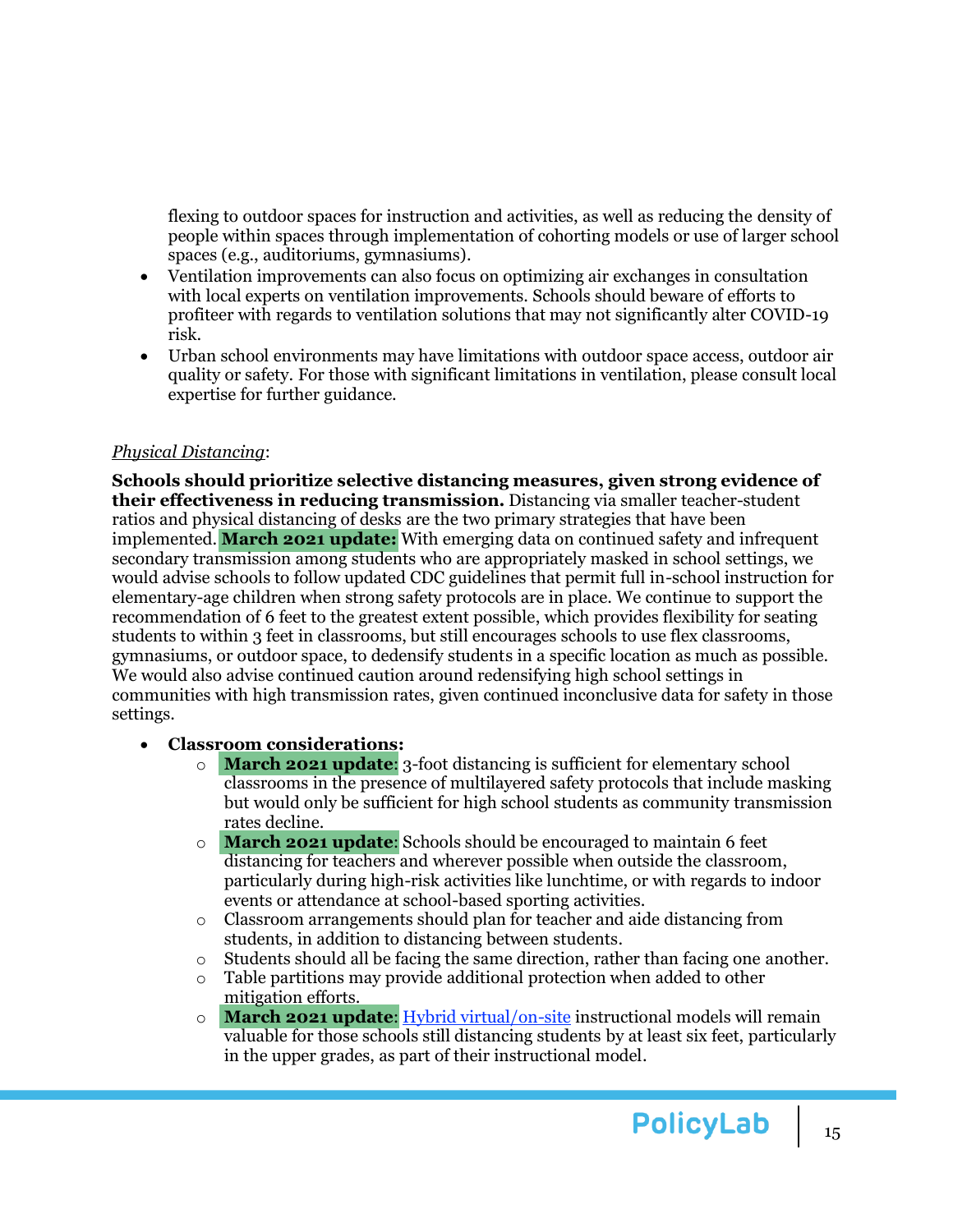- o Hybrid models would need to be supported by broad access to technology. In some areas, community buildings such as libraries or recreation centers provide potential alternative sites for WiFi access on students' virtual learning days.
- o Hybrid models should also consider the needs and impact on workforce participation of caregivers.
- o Before care and after care programs often have increased student-teacher ratios, so may require special attention in the administration of additional staffing to meet distancing protocols.
- **Minimizing contact between groups of students in hallways and other small spaces:** Staggering transitions, arrivals and dismissals, as well as one-directional hallway designations are options. Limiting classroom rotations by students (instead having teachers rotate rooms while students remain in place) is another strategy to reduce hallway crowding.
	- o Masking in hallways and during drop-off and pick-up is an important strategy.
- **Considering alternate approaches to student lunch routines:** Crowding and increased social contact in lunchrooms and dining halls increase transmission risk. Schools should consider classroom-based meals eaten at student desks or increased staggering of meal times in multiple locations of the school with enforcement of physical distancing. Outdoor eating is encouraged when feasible. Sharing of food is discouraged.
- **Regulating use of bathrooms and water fountains:** Along with a focus on increased disinfection protocols, schools might regulate social contact and crowding in bathrooms and at water fountains. Disinfection options might include "virostatic" materials for smooth surface disinfection in bathrooms. The provision of hand sanitizer should be considered for use before entering and leaving the bathroom to minimize fomite transmission of the virus to high-touch surfaces. Students should wear masks in bathrooms.

#### *Cohorting:*

**Schools can minimize contact between students and teachers by considering a cohort model:** This model identifies set groups of student cohorts to spend all day with one another in classes, lunch, bathroom breaks, transitions and recess. Many elementary schools already function in such a manner, with a set group of students moving together throughout the day. **March 2021 update**: New CDC guidelines suggest implementing cohorting for students across grade level as community incidence rises.

- Cohorting is a practice to limit the number of exposures and contain spread.
- Even if students spend time in after-school activities or in the community outside of cohorts, the use of cohorts can still impede transmission within the school day and potentially simplify decisions around quarantine and selective closure if outbreaks are identified.
- There is not yet evidence to guide the ideal cohort size, but schools should aim for the smallest groups feasible given staff and space limitations. Schools i[n Denmark](https://www.bbc.com/news/education-52550470) are trialing this cohorting model with groups of roughly 12 students.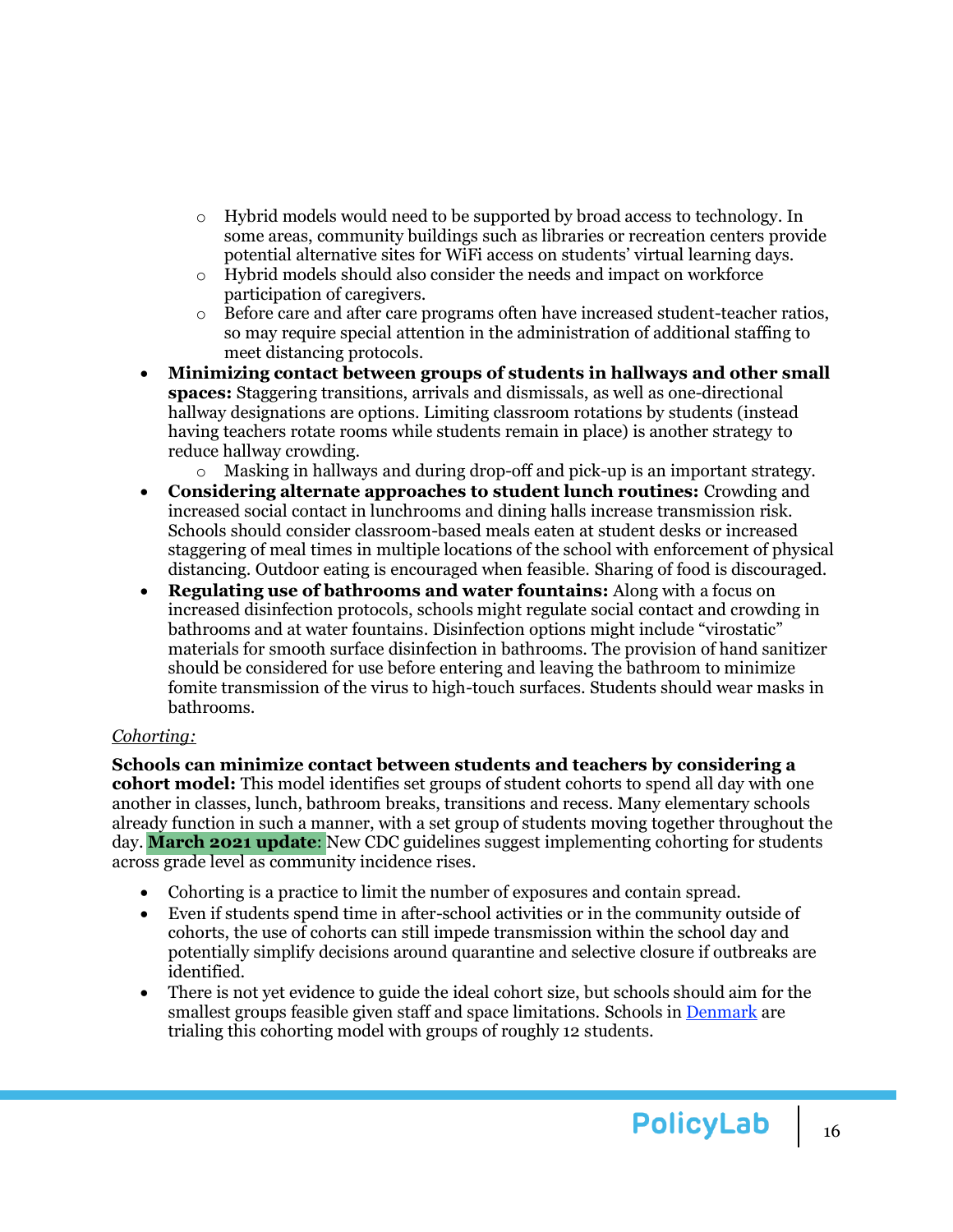- Extended day programming and sports or extracurricular activities should be considered when identifying cohorts of students and staff. Isolating groups to different exercise and play equipment or zones may limit viral exposure.
- A cohorting strategy works well with staggered days and arrival/departures, breaks, passing periods and transportation. Schools should be mindful of segregating students by racial or economic backgrounds if linking transportation schedules to cohorts.
- Ongoing symptom surveillance will allow small isolated cohorts to move to virtual learning if a cohort begins to show symptoms or an individual tests positive for COVID-19.

#### <span id="page-16-0"></span>**Key Questions to Guide Decision-Making on Reverting to Virtual Learning**

With colder weather, case transmission is likely to rise, and school districts will be faced with challenging decisions on when to revert to distance learning vs. continuing in-class instruction. These challenging decisions can be informed by asking a few key questions and reflecting on the ability of the school, alongside public health partners, to remediate any identified issues:

- *1) Did your school have difficulty implementing and maintaining all aspects of its school safety plan?*
- *2) How effective has your collaboration with local public health authorities been when there has been a student or teacher who is found to be COVID-positive?*
- *3) How quickly is disease transmission and test positivity accelerating in your region? (Note that regions that surpass 9% test positivity might consider temporary closures.)*
- *4) Has there been evidence of in-classroom transmission within your school?*
- *5) Has there been evidence of increasing linked transmission in your school or other schools in your region despite high levels of compliance with safety measures?*
- *6) Are there populations to consider for prioritized maintenance of in-school instruction (e.g., children with learning differences or special needs)?*

### **Contacts/Authors:**

David Rubin, MD, MSCE – [Rubin@chop.edu](mailto:Rubin@chop.edu) Meredith Matone, DrPH, MHS – [MatoneM@chop.edu](mailto:MatoneM@chop.edu) Deanna Marshall, MPH – [MarshallDB@chop.edu](mailto:MarshallDB@chop.edu) Jeffrey Gerber, MD, PhD – [GerberJ@chop.edu](mailto:GerberJ@chop.edu) Susan Coffin, MD, MPH – [Susan.Coffin@phila.gov](mailto:Susan.Coffin@phila.gov) Brian Fisher, DO, MPH, MSCE – [FisherBria@chop.edu](mailto:FisherBria@chop.edu)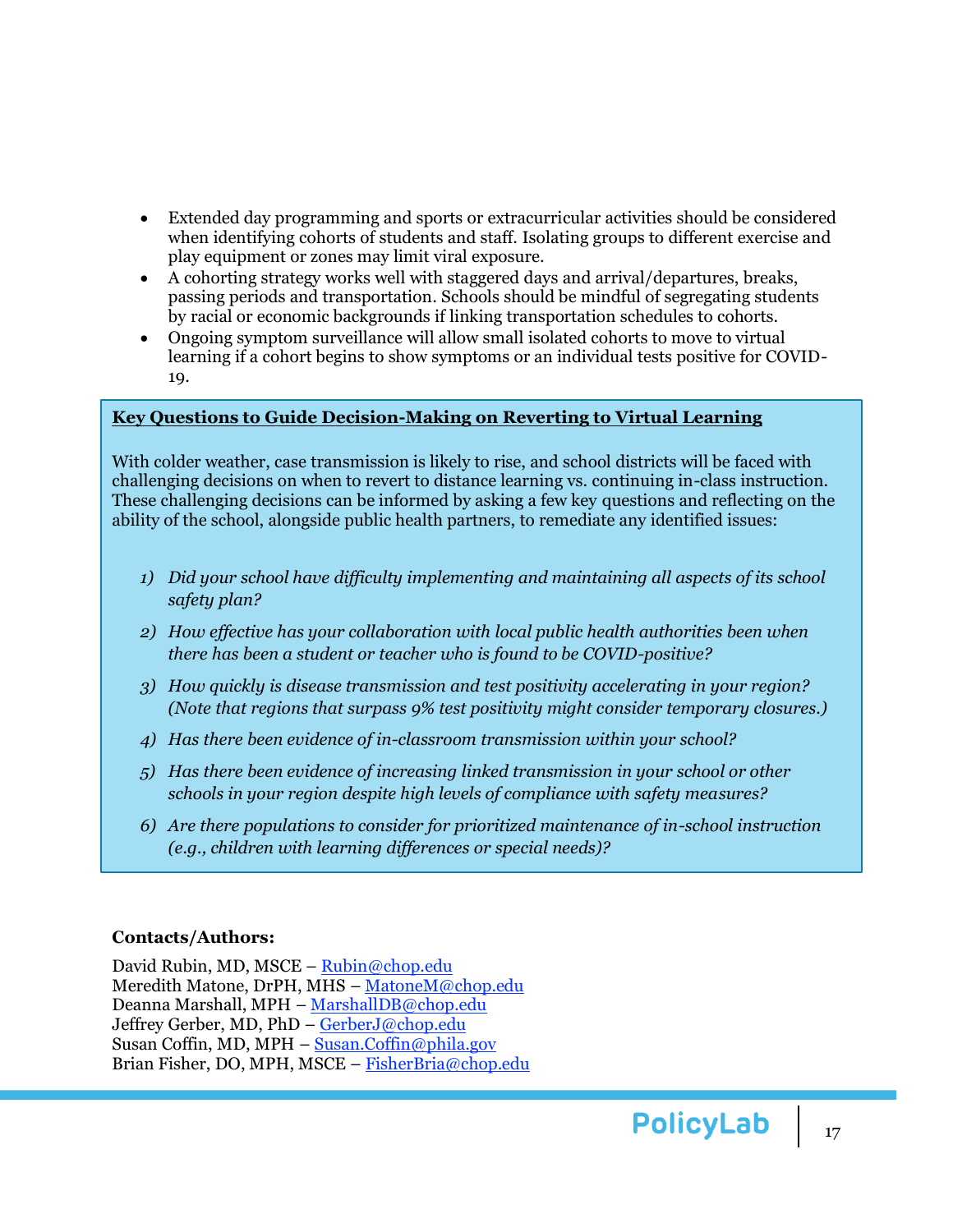#### <span id="page-17-0"></span>**Appendix A: Special Considerations for Sports**

School and youth sports leagues that have returned to practice and competition provide an opportunity to assess transmission within and between teams. Administrators, coaches, players, and family members should consider enforcing mitigation strategies to limit high-risk, off-field team activities.

Sports leagues should partner with local health departments to guide these recommendations. This includes full disclosure of individuals who may have been exposed, either on the field or outside of game time when athletes or coaches test positive. The thresholds for the operation of youth sports listed below, modified from our previous guidance, reflect the incorporation of these partnerships into decision-making by school districts and youth sports leagues.

The decision to continue recommending thresholds for sports activities is grounded by the perspective that preserving in-school education is the priority, and that outbreaks in sports and extracurriculars can threaten on-site education:

| <b>Threshold</b>                                                                                                               | <b>Guidance (updated December 16, 2020)</b>                                                                                                                                                                                                                                                                                                                                                                                                                                                                                     |  |  |
|--------------------------------------------------------------------------------------------------------------------------------|---------------------------------------------------------------------------------------------------------------------------------------------------------------------------------------------------------------------------------------------------------------------------------------------------------------------------------------------------------------------------------------------------------------------------------------------------------------------------------------------------------------------------------|--|--|
| 9% or greater test<br>positivity, or rapidly<br>accelerating<br>community disease<br>transmission                              | In the absence of frequent, routine SARS-CoV-2 testing of<br>participants, suspend all team/group competition and group sports<br>training, and revert to individual, small pod, or online training and<br>activities.                                                                                                                                                                                                                                                                                                          |  |  |
|                                                                                                                                | Even with testing, all athletes, coaches and spectators should wear<br>masks.                                                                                                                                                                                                                                                                                                                                                                                                                                                   |  |  |
|                                                                                                                                | Scrimmaging or training in sets of 2-4 athletes may be considered<br>for basketball, wrestling, fencing, tank (rowing) and swimming.<br>Although higher risk than individual training this small cohort<br>training can help balance the skill building and emotional needs of<br>athletes.                                                                                                                                                                                                                                     |  |  |
|                                                                                                                                | Any activity can be made safer with use of regular SARS-CoV-2<br>screening testing protocols and strong compacts among the athletes<br>in cohorts. If a positive case or exposure occurs, isolation and<br>quarantine can be limited to the cohort.                                                                                                                                                                                                                                                                             |  |  |
| Below 9% testing<br>positivity, and without<br>evidence of rapidly<br>accelerating disease<br>transmission in the<br>community | All sports may do individual-level or cohort drills and distanced<br>$\bullet$<br>and/or masked group training.<br>Decisions to suspend team competition will be made in<br>$\bullet$<br>consultation with health departments when students or coaches<br>test positive.<br>Team competition or extracurricular events may be considered<br>$\bullet$<br>assuming safety plans that include:<br>• Compacts within team or groups to reduce exposure risk and<br>limit symptomatic participants from exposing teams or<br>groups |  |  |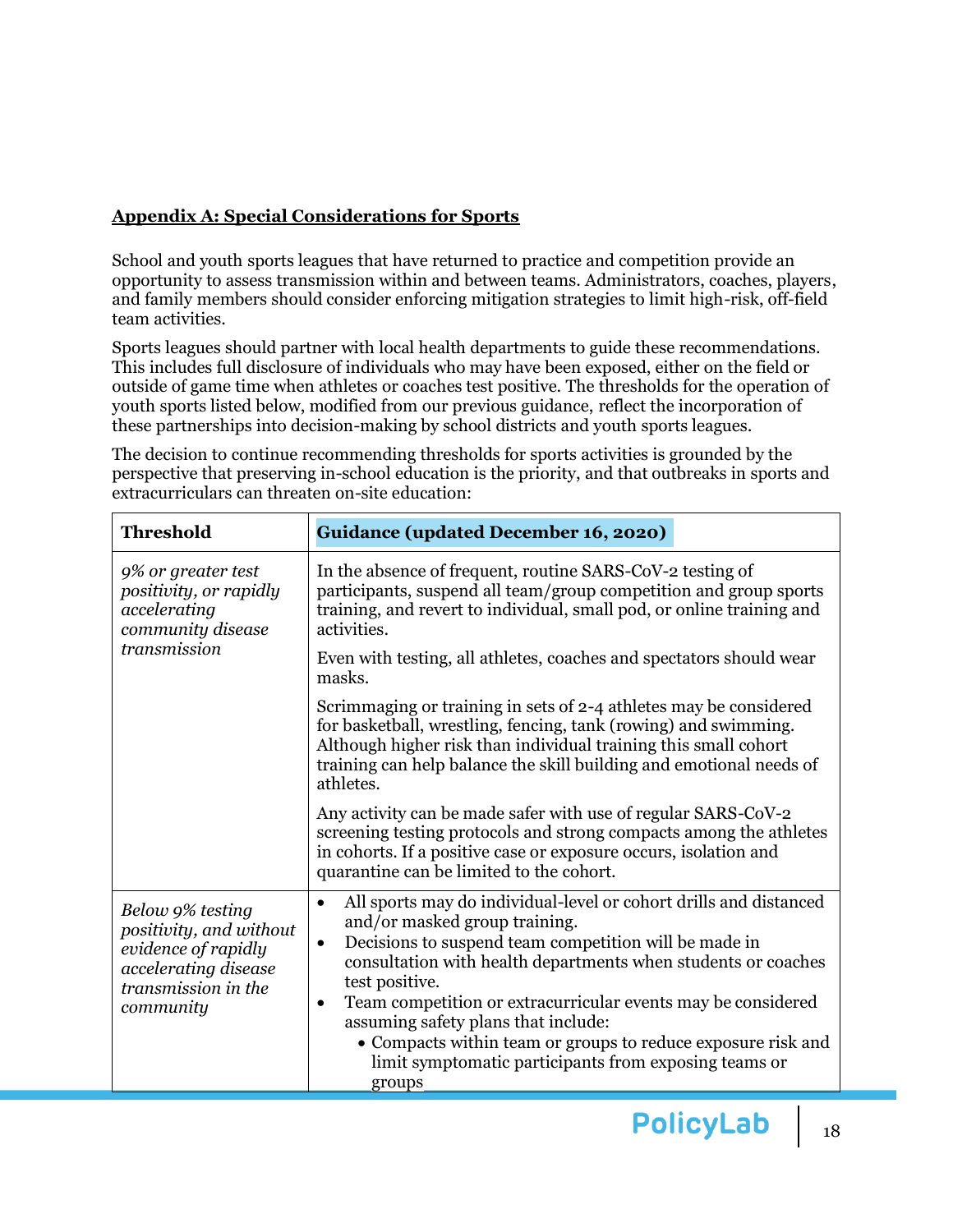| • Closing locker rooms for the 2020-21 season if possible<br>(limit occupancy and dressing time if not)<br>• Requiring and enforcing masking during indoor team<br>meetings or on sideline, and during transportation to and<br>from games or events<br>• Limiting carpools to and from games when possible; require<br>masking for carpools when necessary<br>• Close dialogue and guidance from health departments<br>evaluating outbreaks from schools within the region<br>• Spectator and crowd plans that emphasize reduced<br>gathering sizes, distancing and masking during events<br>• Symptom surveillance and testing, when available,<br>particularly for high-contact sports (football, basketball,<br>wrestling, ice hockey, water polo)<br>• Required masking of healthy athletes on field for all indoor<br>activities during periods of high or rapidly increasing<br>community disease transmission |
|-----------------------------------------------------------------------------------------------------------------------------------------------------------------------------------------------------------------------------------------------------------------------------------------------------------------------------------------------------------------------------------------------------------------------------------------------------------------------------------------------------------------------------------------------------------------------------------------------------------------------------------------------------------------------------------------------------------------------------------------------------------------------------------------------------------------------------------------------------------------------------------------------------------------------|
| To aid masking of athletes, many vendors are now offering silicone<br>mask brackets that provide more comfortable positioning of masks<br>during gameplay.                                                                                                                                                                                                                                                                                                                                                                                                                                                                                                                                                                                                                                                                                                                                                            |
| Regional travel should be minimized and should not occur when<br>one team comes from an area with a high burden of disease, rising<br>transmission and/or ongoing outbreaks.                                                                                                                                                                                                                                                                                                                                                                                                                                                                                                                                                                                                                                                                                                                                          |
| March 2021 update: Athletes in outdoor spring and fall sports<br>may consider participating without masks while on field of play,<br>particularly in the presence of assurance testing programs that<br>would minimize risk of team-based exposure. Masking would be<br>required on sidelines, on buses and within buildings where team<br>meetings occur. Please defer to local public health guidelines, which<br>would supersede these recommendations.                                                                                                                                                                                                                                                                                                                                                                                                                                                            |

**November 5 addition:** There has been accumulating evidence that indoor sports should be differentiated from sports played outdoors. To date, much of the transmission associated with indoor sport activities, principally basketball and hockey, appears to be related to limited commitment to social distancing in locker rooms, during transportation to and from events, and at gatherings outside the context of gameplay (e.g., in stands, in parking lots before the games, during team meals, or at team parties). To preserve on-field activities in the coming months, sports programs should eliminate these high-risk gatherings. This should include closing locker rooms and having participants come dressed to play, limiting entry of spectators to only one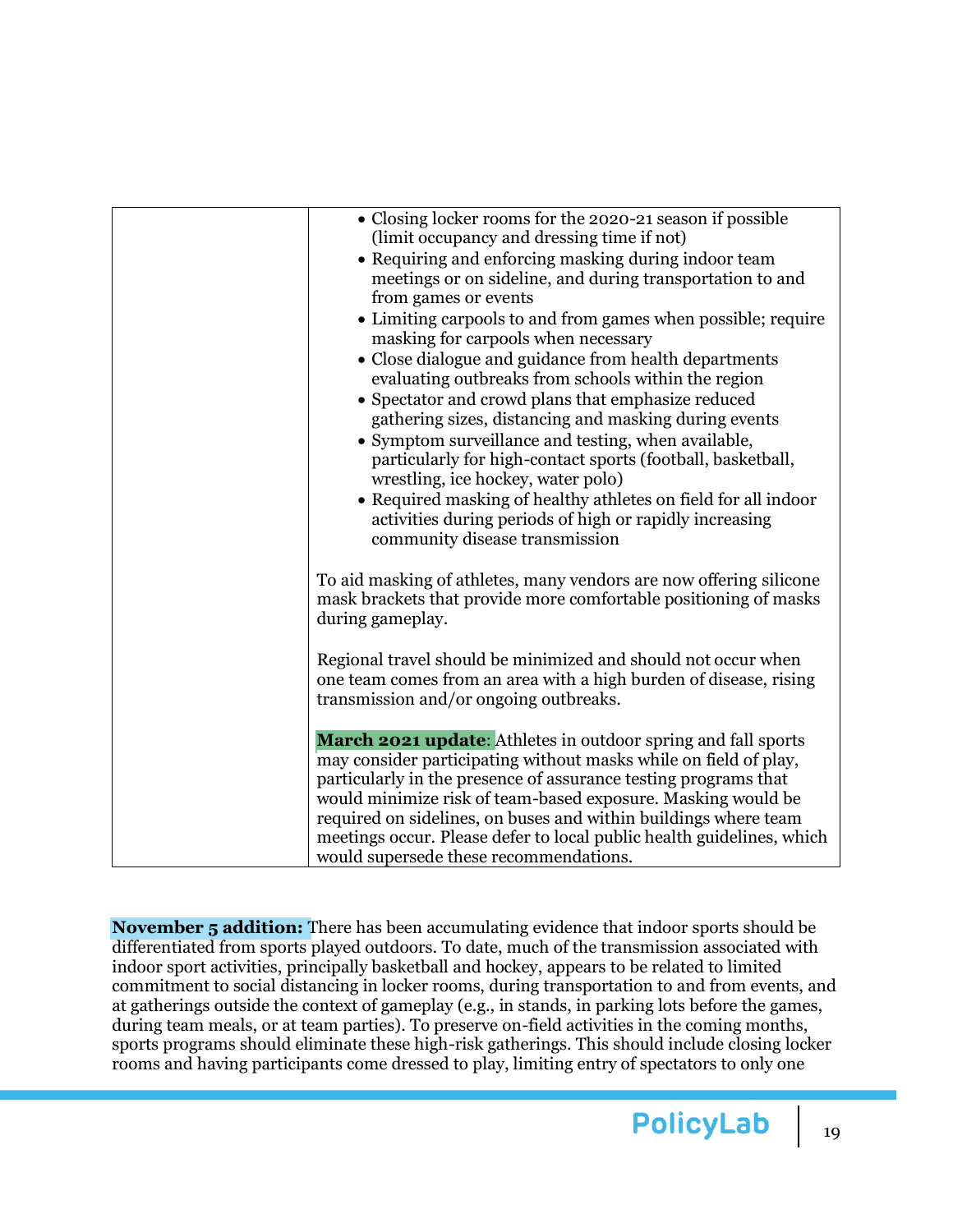family member, and having players wear masks both on the sidelines and throughout the period of play (excepting swimmers while in the pool).

Additionally, sports programs need plans for contact tracing and clear quarantine directives for participants who have been exposed to SARS-CoV-2 or diagnosed with COVID-19. These directives need to be applied consistently across all teams and players. Without a commitment to these efforts, transmission could spread through players, coaches, and family members.

Notably, even with these mitigation strategies in place, sports-related transmission might occur. There is gathering evidence that indoor (on-court, on-ice) transmission is potentially more likely than what has been experienced during outdoor sport competition. Early evidence from the National Basketball Association confirmed on-court transmission, and there have been documented outbreaks among hockey teams, particularly at the youth level, suggesting a higher risk than observed in fall outdoor sports. The risk of transmission during indoor competition has not been fully elucidated for each sport, but it likely will vary by competition type. Some sports, like swimming, offer the possibility of ample distancing during competition, and thus their risk for transmission is likely lower. Sports that require close, prolonged contact (e.g., wrestling) likely confer higher risk.

Sports like basketball and wrestling have the advantage of smaller teams and, when not cost prohibitive, may be able to utilize frequent SARS-CoV-2 testing as an additional mitigation strategy. Teams may use frequent individual PCR testing, and tournaments may use individual or pooled PCR testing among teams to clear groups before competition.

If a sports program is not able to enact these mitigation strategies, or if community transmission rates are too high, we would advise suspending team competition during this winter season and restarting when community transmission has substantially declined. During pauses in competition, players should be given guidance on individual training procedures to maintain fitness.

**March 2021 update**: As overall case incidence is down following the winter of 2020-21, the CDC has updated guidance for sports participation to permit outdoor sports at all levels of community transmission. We would advise all sports to continue masking until communities reach low transmission, which the CDC defines as less than 10 weekly cases per 100,000 individuals, or until adults within the community have been offered full vaccination. Given emerging evidence of limited on-field spread for outdoor sports, we would permit on-field exceptions to masking, even as we advise strong attention to masking on buses, sidelines and during indoor team meetings.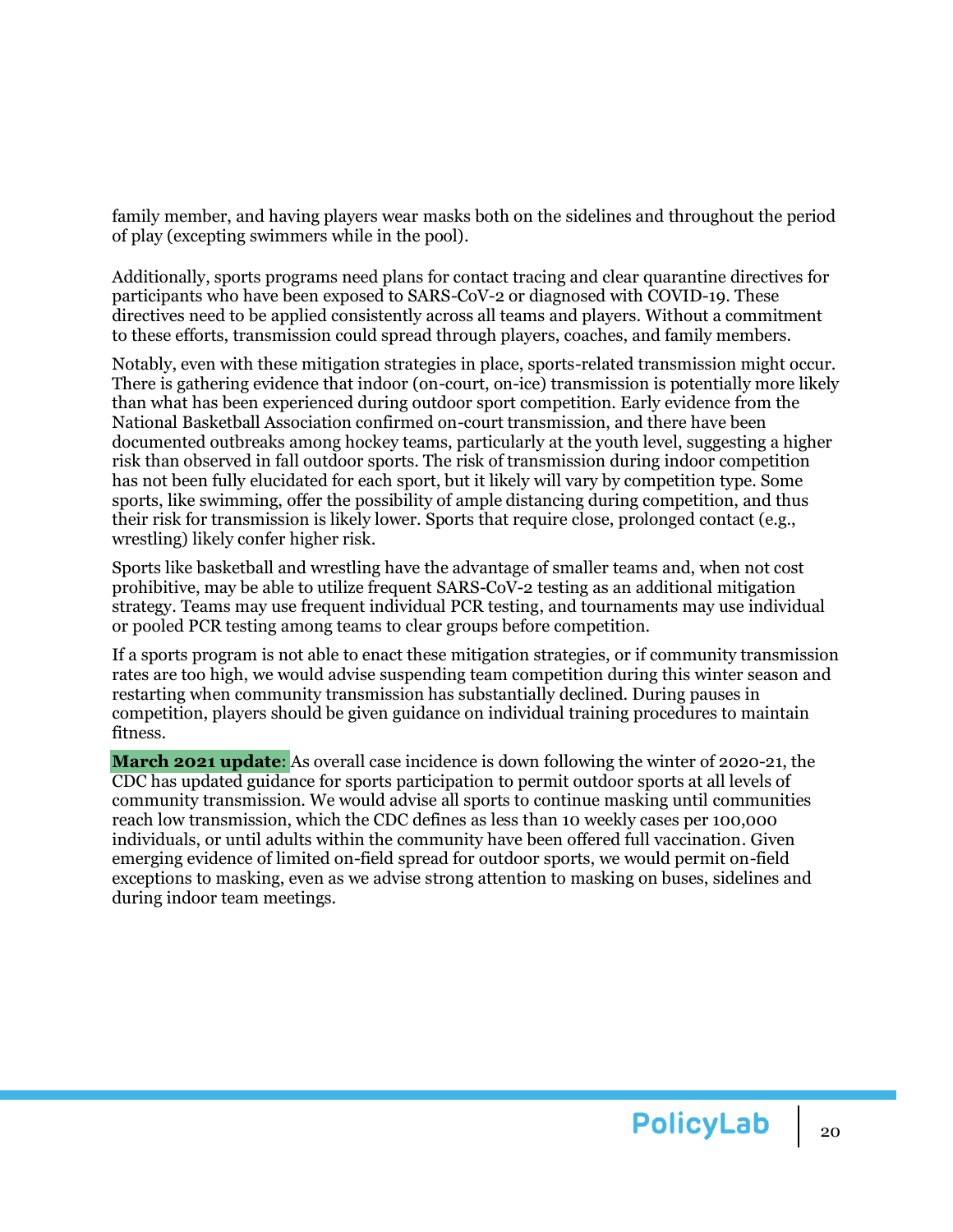## <span id="page-20-0"></span>**Appendix B: Special Considerations for Music & Arts Programs**

As described in previous PolicyLab blog posts on COVID-19 [modeling trends](https://policylab.chop.edu/blog/covid-19-outlook-time-preserve-our-school-reopenings-new-wave-moves) and [music](https://policylab.chop.edu/blog/music-class-guidance-during-covid-19-200-words)  [guidance,](https://policylab.chop.edu/blog/music-class-guidance-during-covid-19-200-words) arts extracurriculars are important for the social and emotional well-being of children. Unfortunately, we do not yet have sufficient empiric data, as we do from youth sports, from which to prioritize different strategies of mitigation. Early outbreaks in choirs have confirmed potential for enhanced transmission from music and band activities, which necessitates a focus on mitigation strategies.

### *Sanitation & Hygiene*

- Discourage the sharing of instruments that cannot be easily wiped down between uses, particularly wind instruments
- Consider use of nylon bell covers lined with MERV 13 filters for wind and brass instruments, though effectiveness studies still pending
- Ensure cleaning and sanitization protocols of shared items/spaces, including instruments, music stands and chairs

### *Masking*

Masks are recommended for all staff and students before, during, and after music or arts rehearsal.

- Masks should be worn while singing, playing non-wind instruments and acting, both indoors and outdoors.
- Specialized masks for singers have been developed and should be considered for routine use if choruses intend to practice or perform in-person.
- Wind instrument players should be provided access to specialized masks with slits.

## *Ventilation*

Increased ventilation is especially important among singers as these types of activities, even more so than talking, result in aerosolization of virus. While data on musical activities, especially among groups of children are still emerging, [chorus practices](https://www.cdc.gov/mmwr/volumes/69/wr/pdfs/mm6919e6-H.pdf) have been linked to COVID-19 super-spreader events.

- Rehearsals and performances should be held in outdoor venues, if possible.
- If indoors, prioritize large, open spaces with functioning windows. Open any available windows and doors for the duration of, and after, rehearsal.
- Limit rehearsals to less than 30-minute sessions to reduce exposure time.
- For schools doing targeted ventilation strategies, HEPA air filters that turn over indoor air frequently should be prioritized for spaces with high-risk activities.
- Ensure that between rehearsals or following the use of an indoor space, there is enough time to allow for air to turn over at least once (based on HEPA filter).

# *Physical Distancing*

Given the added transmission risk during many arts extracurriculars, physical distancing remains a critical strategy in both indoors and outdoors environments, especially when singing or projecting one's voice for acting. Minimum distances for specific activities are provided below. Transmission risk will be reduced with increasing distance.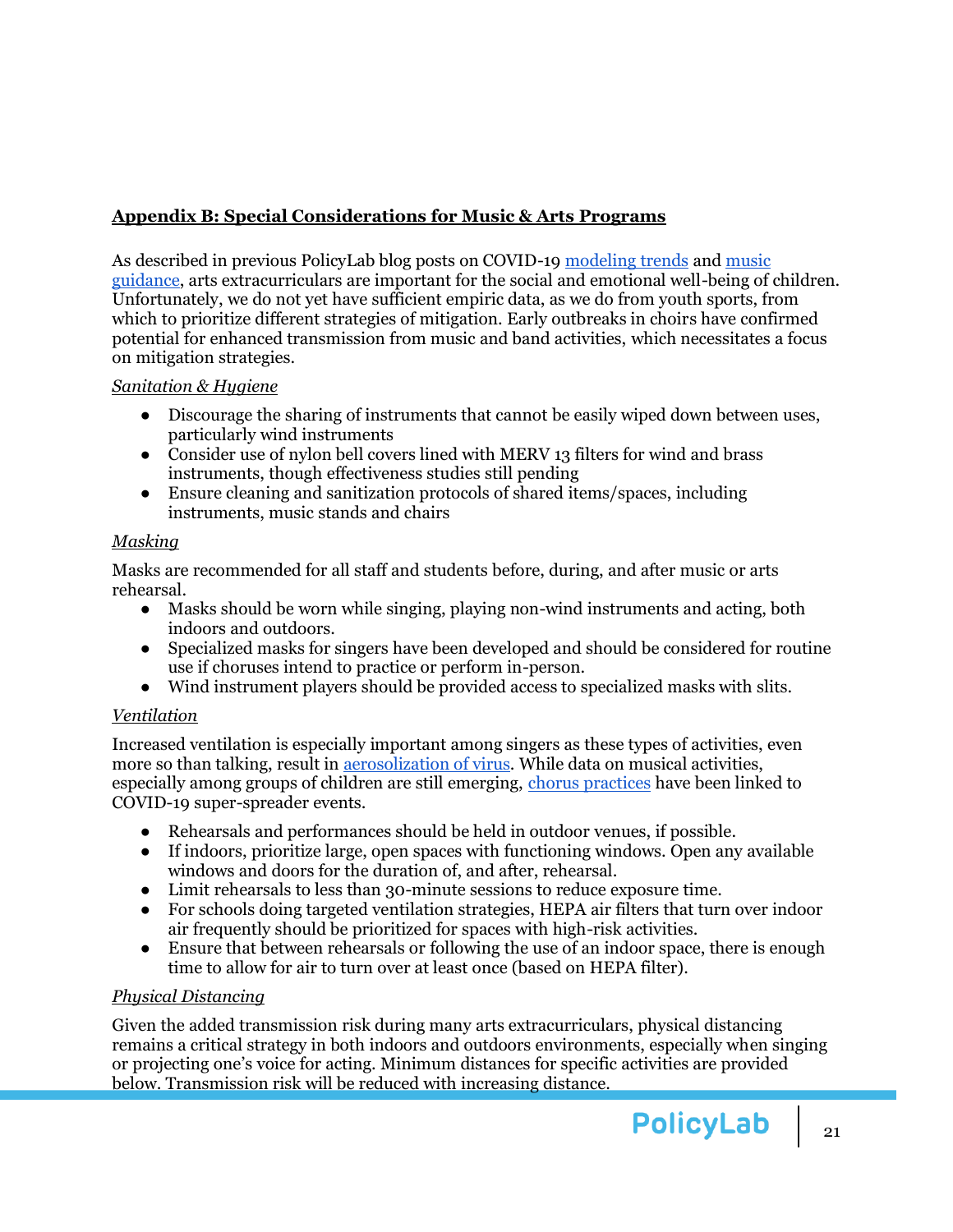- **March 2021 update**: Those musicians using wind instruments should maintain a minimum of 6 feet distance at all times from other individuals both front-to-back and side-to-side.
- Brass instrument players should maintain a minimum of 9 feet distance front-to-back at all times from other musicians due to the size and shape of the instruments.
- All musicians should face the same direction rather than facing one another.

### *Cohorting*

Limiting the size of ensembles as compared to typical orchestra or band sizes can reduce exposure risks for cohorts of musicians and singers. Reduced cohort size also allows for quick identification of an outbreak and resulting isolation or quarantine protocols.

### *Performances*

- Performing students should wear masks and distance at a 6-foot radius (with 9 feet front-to-back for brass players) as per practice protocols.
- Unmasked acting performances would be safer with enhanced testing, symptom surveillance, and theater compacts to reduce exposure risk of actors in the week prior to performances.
- Performing ensembles should maintain 20 feet distance from any audience members.
- Audience members should be masked and maintain 6 feet distance from each other both front-to-back and side-to-side at all times.
- Outdoor performances are ideal. If indoor spaces are to be used, refer to the guidance above around ventilation and hygiene.

## <span id="page-21-0"></span>**Appendix C: Special Considerations for Higher Education and Boarding Schools**

Colleges, universities, and boarding schools present unique challenges around high-density shared living spaces, dining areas, recreational spaces and bathrooms. SARS-CoV-2 has been shown to pass most easily indoors, and dorm living is similar to high-transmission facilities like cruise ships and nursing homes. Other respiratory illnesses [have been shown](https://journals.plos.org/plosone/article?id=10.1371/journal.pone.0012948#s2) to easily transmit in dorm settings.

For more suggestions for higher education institutions, please consider further information from **[Kuali,](https://www.kuali.co/resource/higher-ed-return-to-campus-guide) [Inside Higher Ed](https://www.insidehighered.com/digital-learning/blogs/learning-innovation/15-fall-scenarios)** or the **[National Governor's Association](https://www.nga.org/coronavirus/#resPostSec)**.

## *Sanitation & Hygiene*

- Increased frequency of cleaning and disinfection protocols focused on dorms, shared bathrooms, gyms/locker rooms and lecture halls. Specific protocols for heightened disinfection of residential dormitory hallways and shared bathrooms in areas with identified cases or exposures should be considered.
- Frequent communications to students with hygiene and sanitation instructions should be provided in residential and instructional facilities.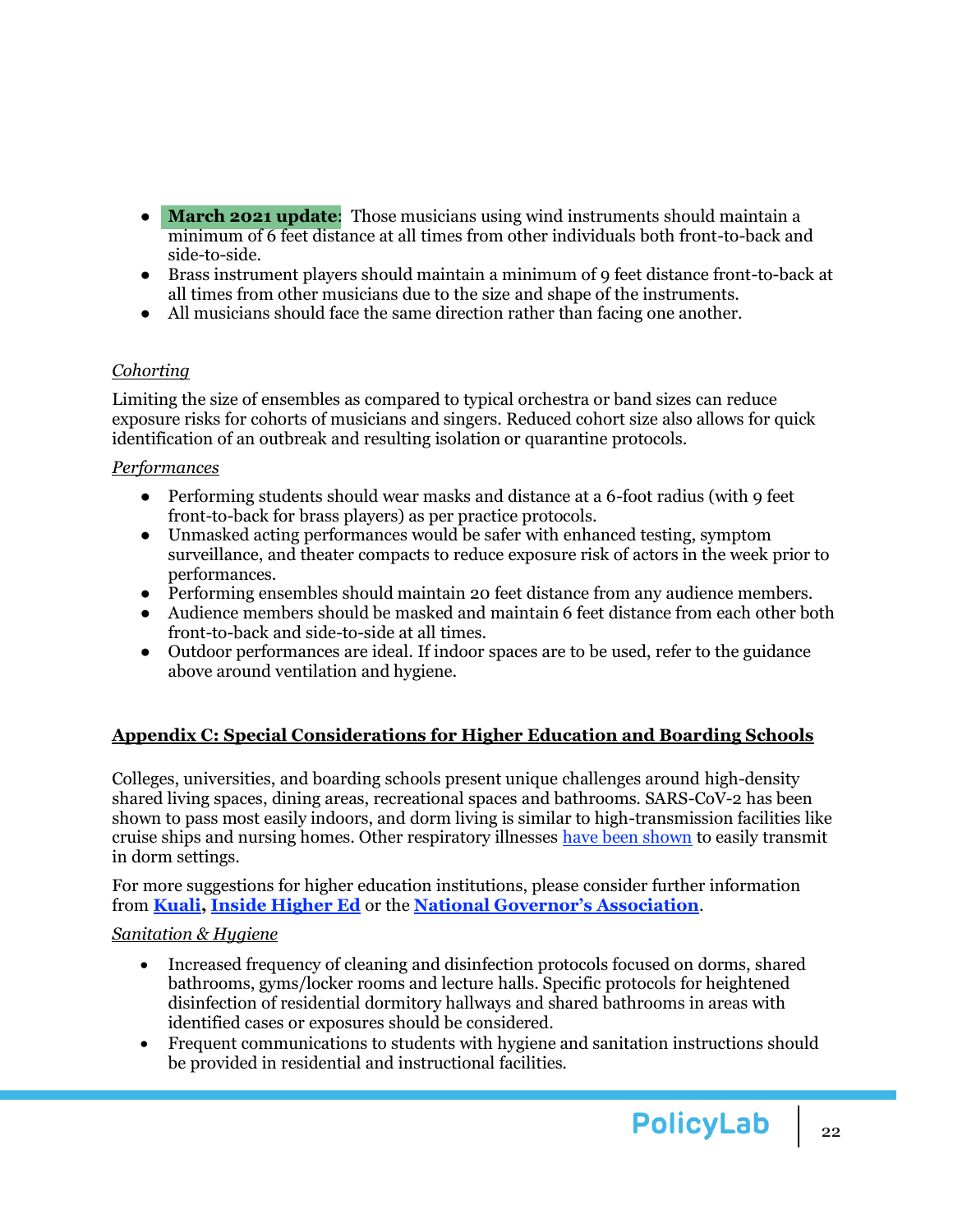- Student access to hand sanitizer and masks should be distributed by schools.
- Libraries and classrooms with shared computers or technology devices should be considered for staggered scheduling of access and frequent disinfection. Increased availability of technology to all students can minimize sharing of devices and risk of fomite spread.

### *Masking*

- College-aged students should participate in masking protocols.
- Many schools have adopted both indoor and outdoor masking requirements on campus given the high rates of transmission experienced during college reopenings.
- Provide comprehensive, routine training on proper use and washing of masks.

### *Physical Distancing*

- **General** 
	- $\circ$  Students may be grouped into cohorts that live, use shared facilities, and attend courses together to minimize contact with other groups. Much like the cohorting model suggested for K-12 groups above, these groups could be used to identify new cases and quickly isolate small groups.
- **Classes**
	- o [Hybrid on-site/virtual instructional models](https://www.colorado.edu/assett/faculty-resources/resources/hybrid-course-design) are already in use at many higher education institutions. Increased reliance on these models is a strategy to reduce transmission risk.
	- o Large lectures can be moved online and smaller classes or tutorials can be moved to larger spaces, such as gymnasiums and concert halls, or temporary outdoor pavilions, with increased distancing.

## • **Dorms/Living Arrangements**

- o Single or lower-occupancy dorm rooms should be prioritized.
- $\circ$  When considering residence policies, higher education institutions should provide dorms or housing continuity and supports for students who ar[e housing](https://hope4college.com/wp-content/uploads/2020/02/2019_RealCollege_Survey_Report.pdf)  [insecure,](https://hope4college.com/wp-content/uploads/2020/02/2019_RealCollege_Survey_Report.pdf) low-income, [parents](https://iwpr.org/publications/parents-college-numbers/) and LGBTQ youth. This will be particularly important during periods of school closure or limited on-campus residence when community transmission is increased.
- o High-density on- or off-campus living such as sorority, fraternity, or cooperative housing will need special regulations to minimize crowding and increase sanitation protocols. A number of colleges have already pivoted to online instruction given early outbreaks from fraternity, sorority or off-campus gatherings. As this is likely outside of an institutions' jurisdiction, administrators should work closely with the local health department to enact and enforce regulations.
- **Shared Facilities**
	- o Distancing of staff and students in public spaces, especially in classrooms, dining halls and shared facilities.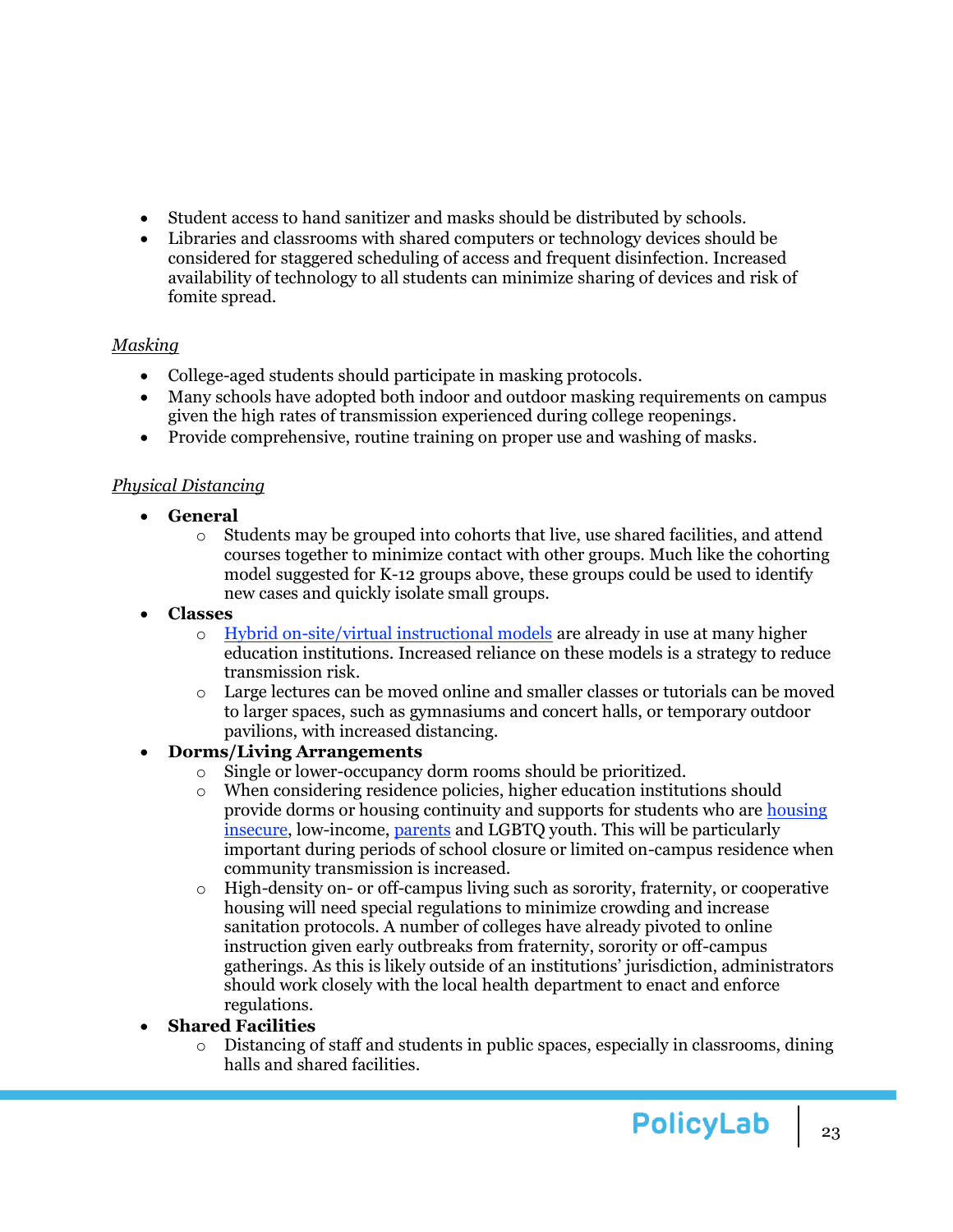- $\circ$  Staggering the use of laundry, gym, and other shared spaces could mitigate potential opportunities for transmission.
- o More regulated dining facility access might be considered alongside delivery of pre-packaged meals during periods of increased community transmission.

### • **Large Gatherings**

- o During periods of increasing or high community transmission, schools might restrict gathering size of spectators for large events such as athletic games, socials, parades, homecoming activities or festivals.
- o Enforcement of gathering size limitations might extend beyond college-endorsed events to on- and off-campus parties and regulation of distancing and sanitation protocols of local bars and restaurants frequented by students.

### • **Enforcement**

o Given early challenges with adherence to college and university plans by some students that have already led to significant outbreaks, we would advise clear messaging and protocols for students or faculty who would actively undermine mitigation protocols. Students might sign a pledge, such as the "[Protect Purdue](https://protect.purdue.edu/pledge/)  [Pledge](https://protect.purdue.edu/pledge/)," to reinforce expected norms and routines on college campuses. Colleges may seek to exclude students who disregard protocols from campus attendance and consider other enforcement mechanisms per school policy.

### *Surveillance & Testing*

The setting of the college or university should drive each school's testing approach. Smaller, remote colleges where most students live on campus will likely have an easier time monitoring and contact tracing. Urban and commuter campuses may need to consider different strategies. We also advise special caution for large universities situated in rural areas with poor health care capacity. These unique institutions will need to consider the feasibility of resuming residential campus life in areas that have little margin for outbreaks originating from college campuses.

## • **Syndromic Surveillance**

- o Schools can implement participatory syndromic surveillance with text- or appbased reporting of symptoms on a regular basis.
- o Class attendance monitoring and selective use of temperature screenings are additional options for early outbreak detection.

## • **Testing**

- $\circ$  Testing protocols may include prioritizing high-exposure staff and students and those staff and students commuting/arriving from areas of high community transmission for targeted testing approaches, as well as the use of pooled testing strategies to clear groups of students—for example, sports teams and certain classes or cohorts (e.g., medical or dental trainees with health care facility exposures). Additionally, testing should be used to identify positive cases when surveillance measures identify a possible hotspot.
- $\circ$  Testing considered for return to school after breaks may consider a stratified sampling approach to assess baseline prevalence of infection. Baseline prevalence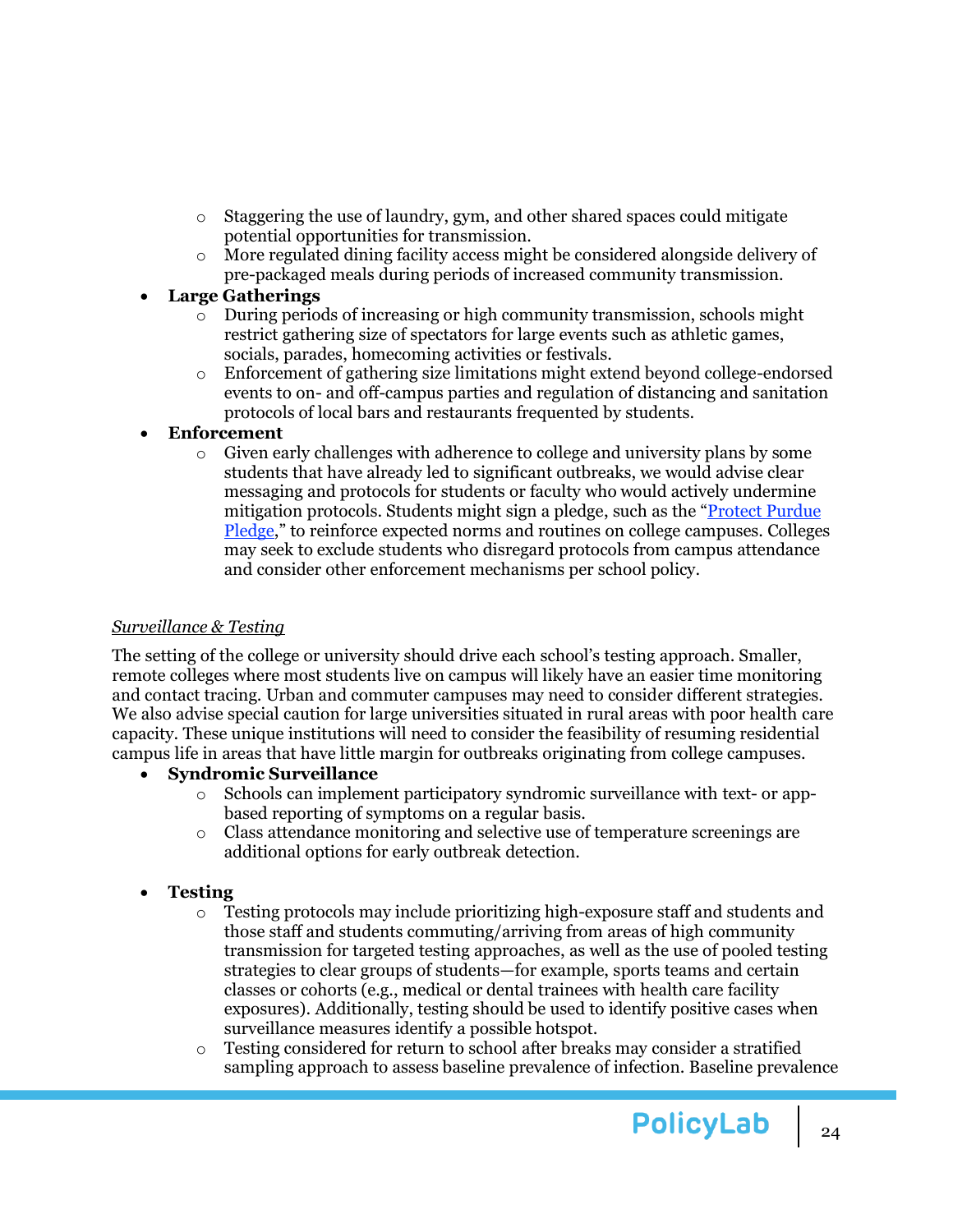data should guide decisions on whether more testing is required or whether prioritizing symptom surveillance is appropriate.

- o Many schools are moving toward routine testing (weekly, on average) of college students when testing capacity is available. Molecular PCR testing has been found to be more accurate than antigen testing in reducing false positives during routine surveillance of asymptomatic individuals.
- **Contact Tracing**
	- o Schools may have some advantages for contact tracing via access key cards or phone apps.
	- $\circ$  Coordination with local public health departments may assist with protocol development, reporting and tracing workforce.

#### *Isolation and Quarantine of Students*

- With adequate safety, hygiene and medical monitoring protocols, sequestered dorms may confer advantages for isolation and quarantine of students in residence outside of community settings.
- Student health services will need to message clear procedures for ill students, including what to do if students notice symptoms, and where to go to seek testing and health care.
- Schools should identify sequestered spaces to quarantine sick and/or exposed students for the duration of their illness and assign specific staff to provide health monitoring and food delivery.
- Students will need access to educational materials during quarantine.
- Ensure online or hybrid course offerings during individual quarantine or periods of increased campus distancing will not delay graduation or affect student loan, scholarship or work-study eligibility. Additional use of online learning approaches will require broad availability of [computers](https://www.sciencedaily.com/releases/2018/09/180919100950.htm) and WiFi access to all students.
- Frequent and extended quarantines of students on campus create competing mental health risks to students that may require more pragmatic approaches to minimize harm to exposed students. With wider availability of testing on college campuses, schools might consider shortening quarantines of exposed asymptomatic students to a week in the presence of a negative test for COVID-19 (either antigen or molecular PCR) at the end of the shortened isolation (i.e., at 7 days post exposure). Students returning from shortened quarantine will need high compliance with masking through the end of the 14 day period.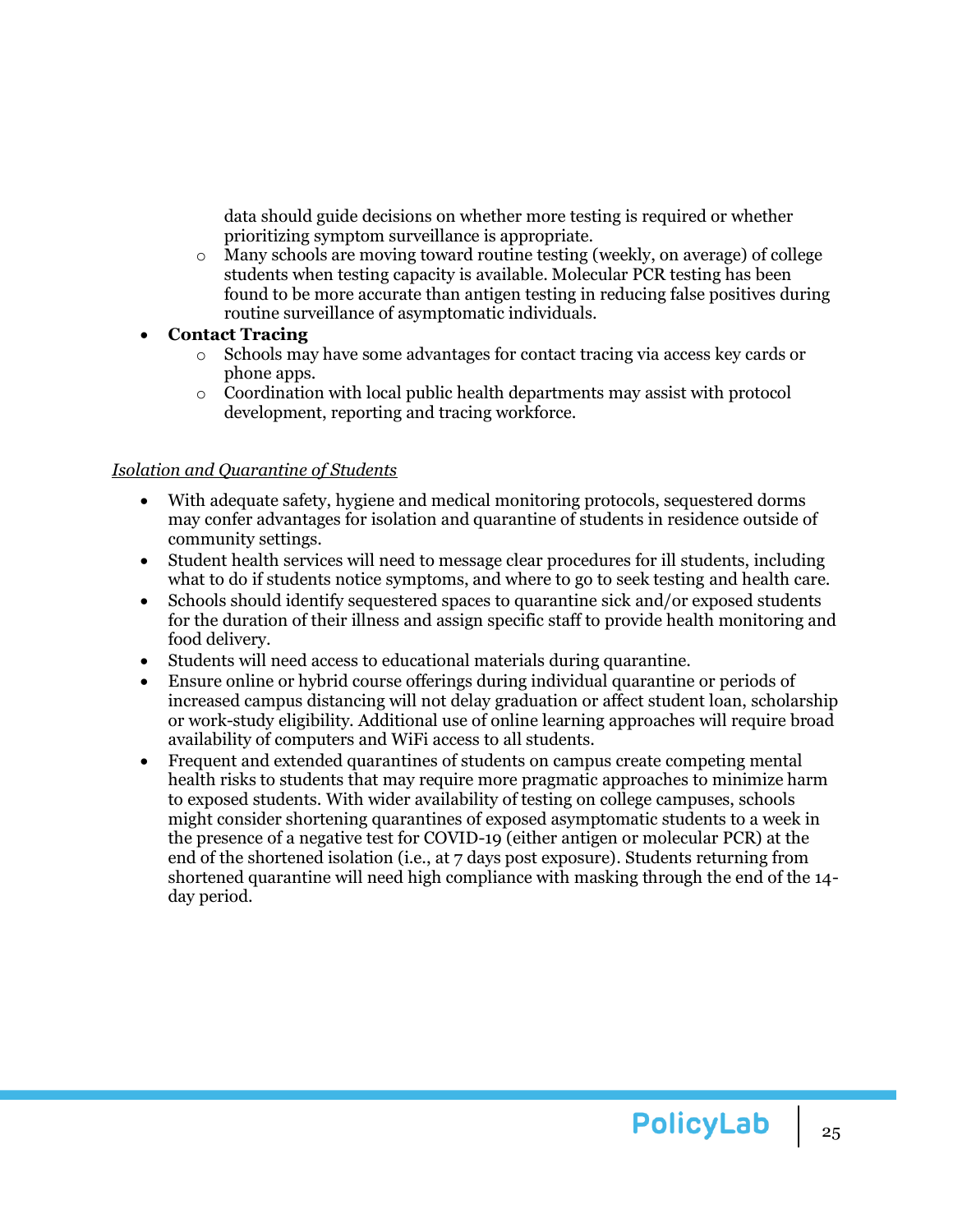## <span id="page-25-0"></span>**Appendix D: August 2020 Guidance on Community Transmission Thresholds for School Reopening**

The [PolicyLab August 2020 recommendations for safe school reopenings](https://policylab.chop.edu/reports-and-tools/policy-review-evidence-and-considerations-school-reopenings) reflected the available data on pediatric COVID-19 transmission. In particular, the recommendations urged for significant and sustained reduction in community transmission rates prior to schools reopening for classroom instruction. At that time, evidence on the effectiveness of school safety plans were available from overseas locations, which reopened in the spring when community transmission rates were low. Data were lacking on the effectiveness of implementing school safety plans across a wider range of community disease burden. As such, the goals of the August 2020 guidance were to: 1) reduce the likelihood that outbreaks will originate in schools; and 2) provide a runway for possible success in transition to classroom learning that can be maintained for a meaningful duration of time. However, as schools have reopened with a wide range of incidence rates, we have increasing confidence that multi-layered mitigation strategies can be effective even in the face of increased community transmission, and updated our guidance (presented in this document) to reflect that. **March 2021 update**: We are also cognizant that increasing vaccination has led to a period of stable or declining case transmission in communities, as well as an increased proportion of protected staff and teachers who have chosen to be vaccinated. These facts have allowed for an opportunity to more widely and safely transition schools toward full in-school instruction now as compared to the fall of 2020.

### *August 2020 threshold recommendations*

Thresholds released by PolicyLab reflected a combination of both testing positivity rates AND case incidence trends. Testing positivity is based on a 7-day rolling average of testing positivity within a county. Daily case incidence trends are based on daily incidence per 100,000 individuals, calculated as a 7-day rolling average of the past 7 days as compared to the previous  $7$ days. Schools and communities were advised to inform decisions regarding school openings after Labor Day by considering sequential trends of at least two 7-day periods (14-21 days) across the reopening metrics. These data metrics are available through state or county departments of health.

All decisions to return to in-person instruction should be weighed in the context of the strength of health and safety plans to mitigate within-school transmission.

| Threshold                                                                                                             | Guidance                                                                                                                   |
|-----------------------------------------------------------------------------------------------------------------------|----------------------------------------------------------------------------------------------------------------------------|
| <i>Stable or declining weekly case</i><br>incidence approaching 10 per<br>100,000 AND less than 5% test<br>positivity | Reopen schools previously online for full in-class or hybrid<br>instruction in compliance with state and district guidance |